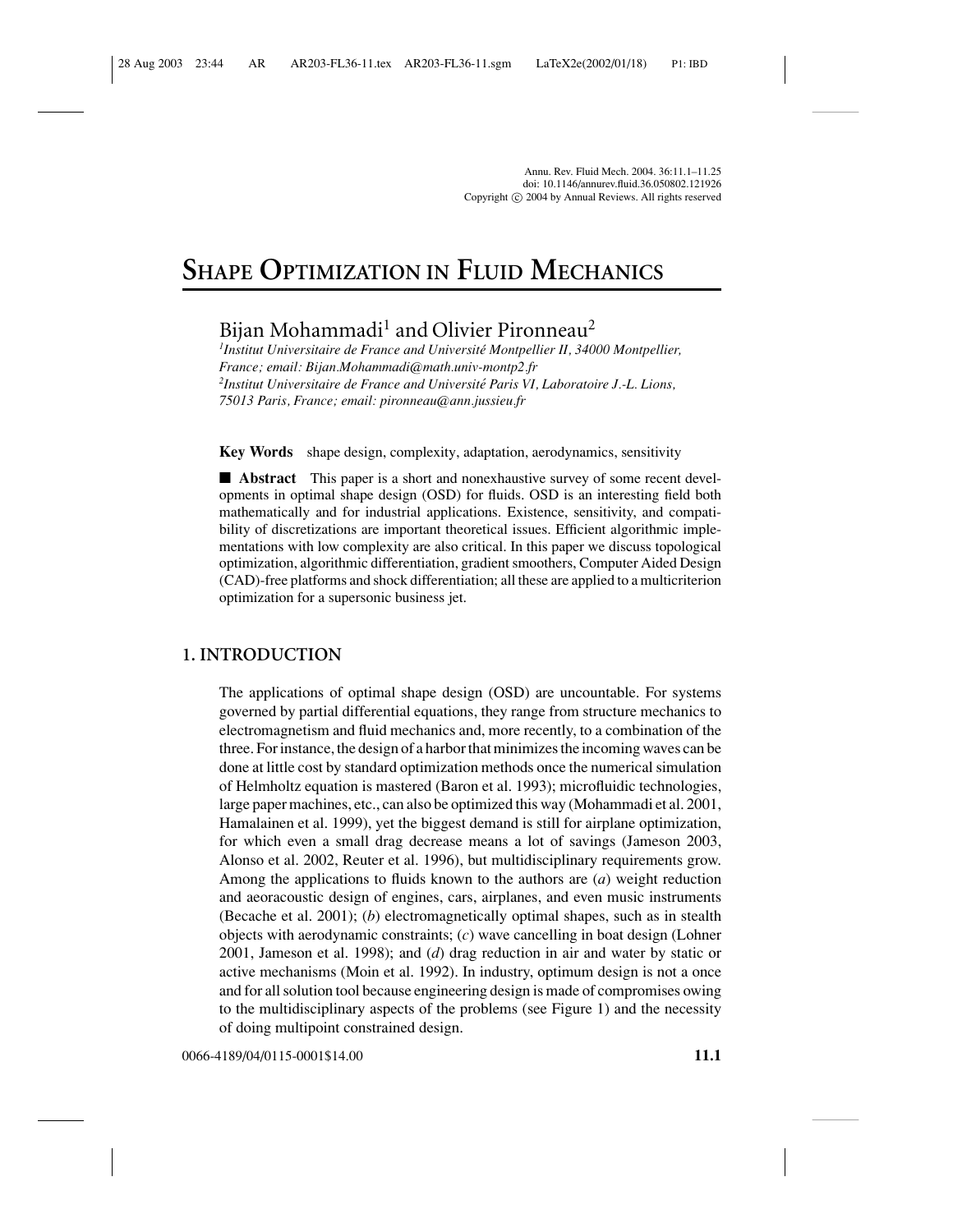## 11.2 MOHAMMADI PIRONNEAU



**Figure 1** Optimal design of an airfoil to minimize in a sector (angle between  $180-225$ degrees) the reflection of a monochromatic incident radar wave. The optimal shape on the left is not admissible from the aerodynamic view point; a multidisciplinary optimization is necessary and an almost as efficient result is obtained with a constraint on the lift. Computed by A. Baron.

OSD is a branch of differentiable optimization and more precisely of optimal control for distributed systems (Lions 1968); as such, gradient and Newton methods are natural numerical tools. Existence of solutions and differentiability of the criteria with respect to shape deformation occupied most of the 1980s (Pironneau 1984, Delfour et al. 2001, Sokolowski et al. 1991, Haslinger et al. 2003). It became clear (Tartar 1974) that oscillations of shapes could lead to nonphysical solutions of the optimization problem in the limit, a phenomenon known as homogenization, which has also lead to a new class of problems called topological optimization (for instance, are many pipes better than a single pipe to transport fluids?).

Numerical algorithms developed in a number of ways (see Section 2) and answered questions like (*a*) should optimization algorithms be applied to the continuous or to the discretized problem? The answer is: to the discrete problem if the conjugate gradient method is used [unless combined with mesh refinement (Lemarchand et al. 2002)] and to either if Newton's method is used (Marrocco et al. 1978, Kim et al. 1999). (*b*) Should one treat the partial differential equations as constraints or add them to the cost function? One-shot methods (Arian et al. 1995) advocate the latter but these are rather unstable on problems involving the full Navier-Stokes equations. (*c*) Should one optimize the position of all mesh points, of boundary points only, or try a reduced representation of the surfaces by splines or other? This last point is still a research area even though a number of approaches have been proposed: parametrization via a surface response, as used by experimentalists (Giunta 1997), hierarchical basis (Beux et al. 1993) as with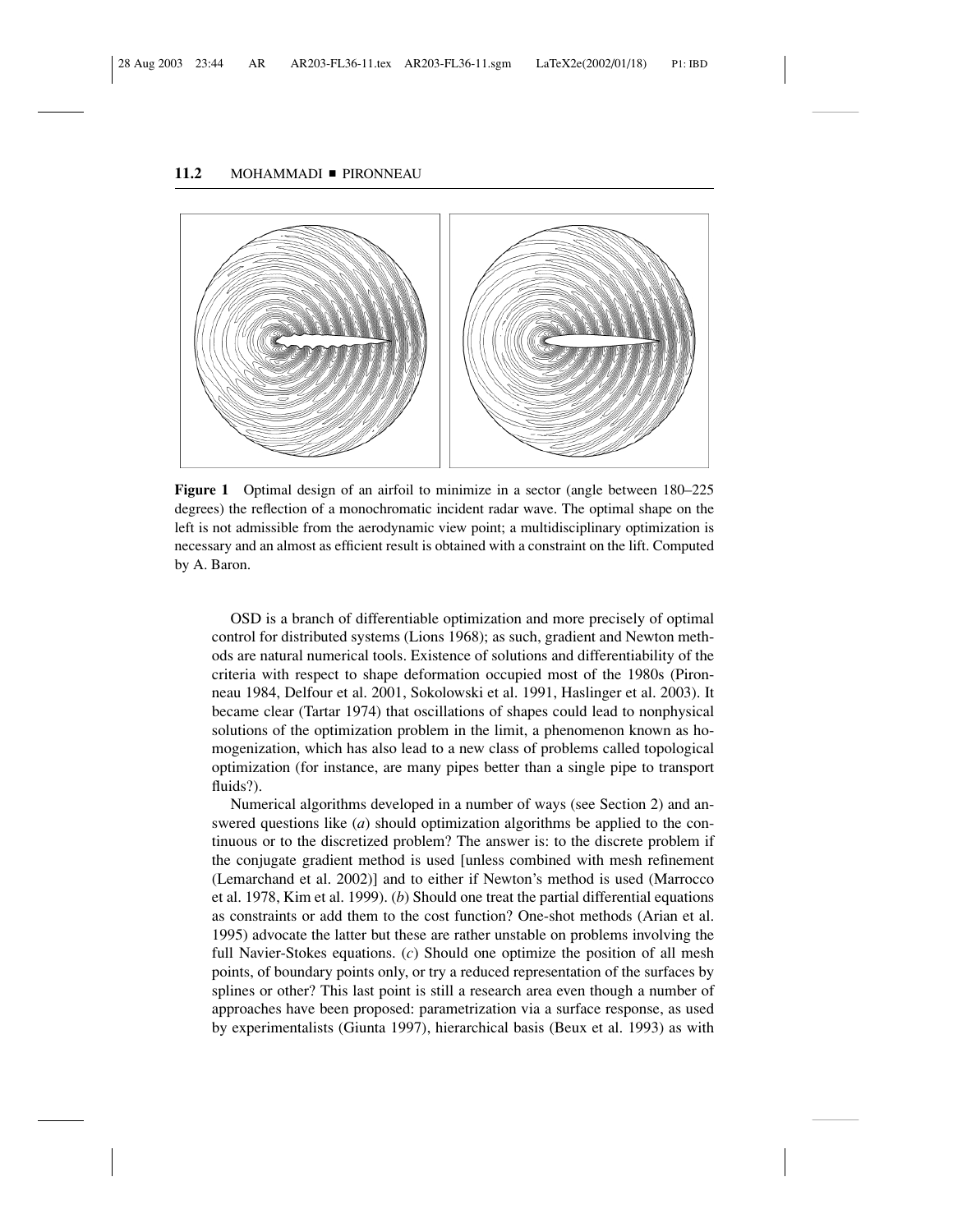multigrids, Computer Aided Design (CAD)-free parametrization (Mohammadi et al. 2001), etc.

Real aeronautical applications began in the 1990s (Jameson 1988, Elliott et al. 1996); it is now possible to optimize an entire airplane for a criterion such as drag, under geometric and aerodynamic constraints such as volume and lift. The latest application is for the design of silent (with respect to sonic boom) supersonic airplanes (Nadarajah et al. 2002, Mohammadi 2002); we discuss this problem in the last section.

But OSD is still numerically difficult because it is computer intensive and because in practice one has to make compromises between shapes that are good with respect to more than one criteria. One approach is via Pareto optimality; there is a mathematical theorem that says in simple situations Pareto optimal points are minimizers of some convex combination of all the criteria, and the converse is also true. The trouble is that such linear combinations lead to stiff problems with many suboptima, requiring global optimization tools such as genetic algorithms.

Genetic algorithms are simple but very slow and cannot be used presently with more than a few parameters (Obayashi 1997, Makinen et al. 1999); the solution is probably in a yet to be found combination of gradient and evolutionary methods (Quagliarella et al. 1997, Peri 2003).

# **2. FORMULATIONS**

Consider the academic problem of designing one boundary  $S$  of a wind tunnel  $\Omega$ with required properties (such as uniform flow) in some region of space *D* (see Figure 2). This is a typical yet simple design problem which will serve our purpose to introduce most of the tools of differentiable optimizations also used for more complex industrial designs.

Assume that the flow is potential and two dimensional. With a stream function formulation this would be

$$
\min_{\mathbf{S}\in\mathcal{S}_d} \left\{ j(S) := \int_D |\psi - \psi_d|^2 \; : \; -\Delta\psi = 0, \text{ in } \Omega \quad \psi|_{\mathbf{S}} = 0 \ \psi|_{C} = \psi_d \right\}, \tag{1}
$$



**Figure 2** Inverse design for a wind tunnel with desired properties  $\psi_d$  in *D*.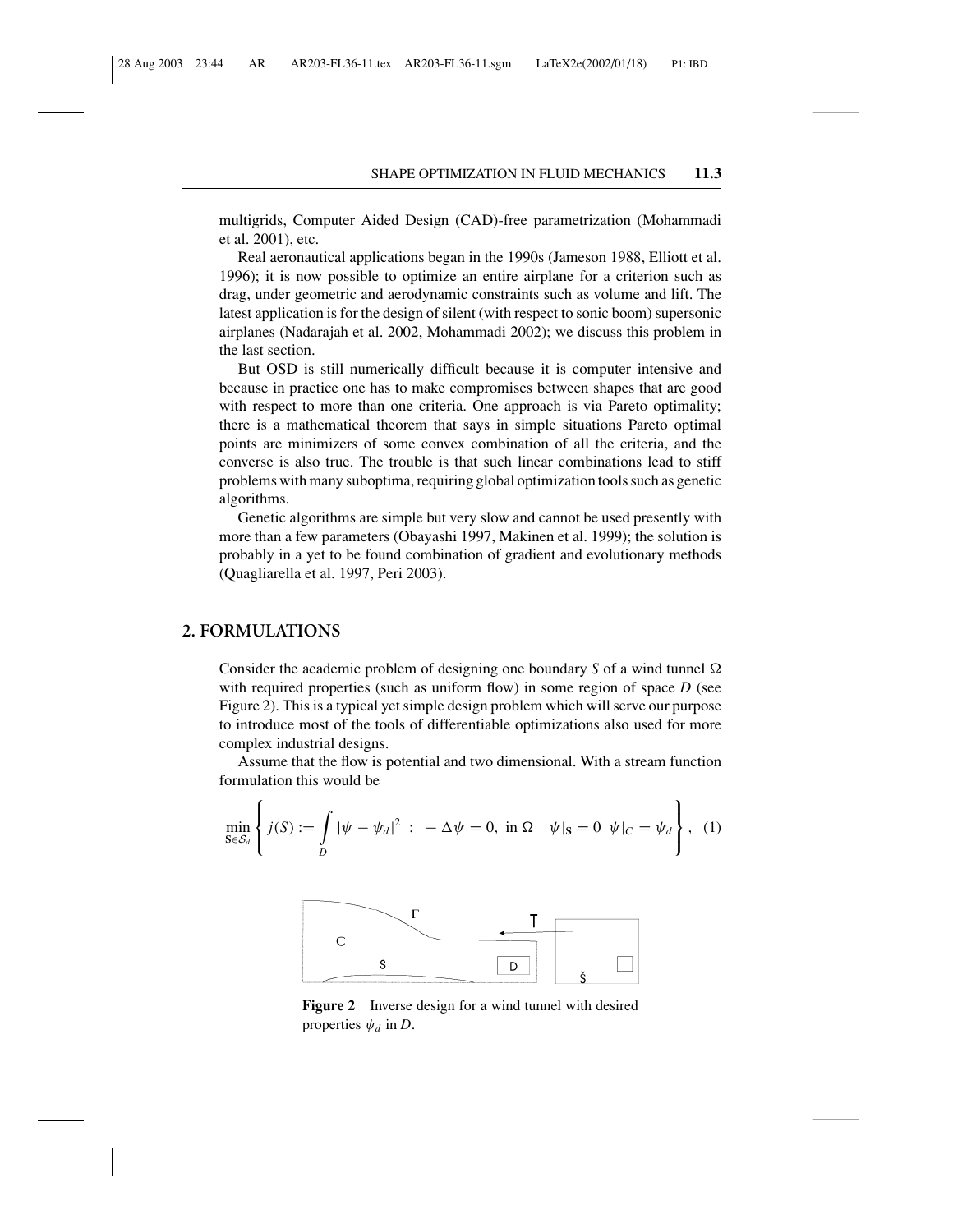### 11.4 MOHAMMADI PIRONNEAU

where  $C = \Gamma \backslash S$  and  $\Gamma = \partial \Omega$ . It can be discretized by

$$
\min_{\mathcal{T}_h} \left\{ j_h := \int_D |\psi - \psi_d|^2 \, : \int_{\Omega} \nabla \psi_h \nabla w_h + \frac{1}{\epsilon} \int_C (\psi_h - \psi_d) w_h = 0 \quad \forall w_h \in V_h \right\},\tag{2}
$$

where  $V_h$  is the finite element space of piecewise linear continuous functions on the triangulation  $\mathcal{T}_h$  of  $\Omega$ ; *h* denotes the average edge length in the triangulation. If  $w<sup>i</sup>$  denotes the function of  $V<sub>h</sub>$ , which is one at vertex  $q<sup>i</sup>$  and zero at all other vertices, then with  $\Psi_j := \psi_h(q^j)$ ,

$$
\psi_h(x) = \psi_d(x) + \sum_{i \notin \Gamma} \Psi_i w^i(x)
$$

and Equation 2 is of the form

$$
\min_{\vec{q}} \Psi^T B(\vec{q}) \Psi : A(\vec{q}) \Psi = F(\vec{q}), \tag{3}
$$

where  $A_{ij} = (\nabla w^i, \nabla w^j)$ ,  $B_{ij} = (w^i, w^j)$ , and *F* is the discrete Laplacian of  $\psi_d$ . It is clear that these depend on the position of all the vertices (stored here in the vector  $\vec{q}$ ) and not just of the *S* vertices.

At first sight, Equation 3 looks like a large optimization problem and it is hard to see any connection with standard optimal control theory, yet an optimal time control problem on which the same discretization procedure is applied yields an optimization problem of similar structure. Thus, many tools of control theory and of the Calculus of Variations have been extended to Partial Differential Equations (PDE) and we shall use them to solve Equation 3 numerically (except the Pontryagin principle, which plays no part here).

Before attempting any numerical simulation we can study the existence of solutions. These are by no means impractical questions because many of these OSD problems do not have solutions. For example, if  $\psi_d \in L^2(\Omega)$  but  $\psi_d \notin H^1(\Omega)$ , Equation 1 does not have a solution because  $\psi \to \psi_d$  is possible and  $\psi = \psi_d$  is not possible.

Existence can be studied in several ways and it is interesting that each way gives rise to a different numerical method. The first possibility occurs by using continuity results with respect to domain boundaries (Pironneau 1984, Delfour et al. 2001); the unknown is an implicit or explicit parametrization of the boundary. Although the set of admissible boundaries is not easily endowed with a vector space structure, one can define boundary variations, which have a Hilbertian structure. For instance, normal variations by  $\alpha(x)$ ,  $x \in S$  around a reference boundary *S* of normal  $\vec{n}(x)$ would be

$$
S(\alpha) = \{x + \alpha(x)\vec{n}(x) : x \in S\}.
$$
 (4)

One can also map the unknown domain  $\Omega$  from a fixed domain  $O$  and consider that the unknown is the mapping  $T: O \to \Omega$ . Denote by  $T'$  its Jacobian matrix, let  $\hat{\psi}_d$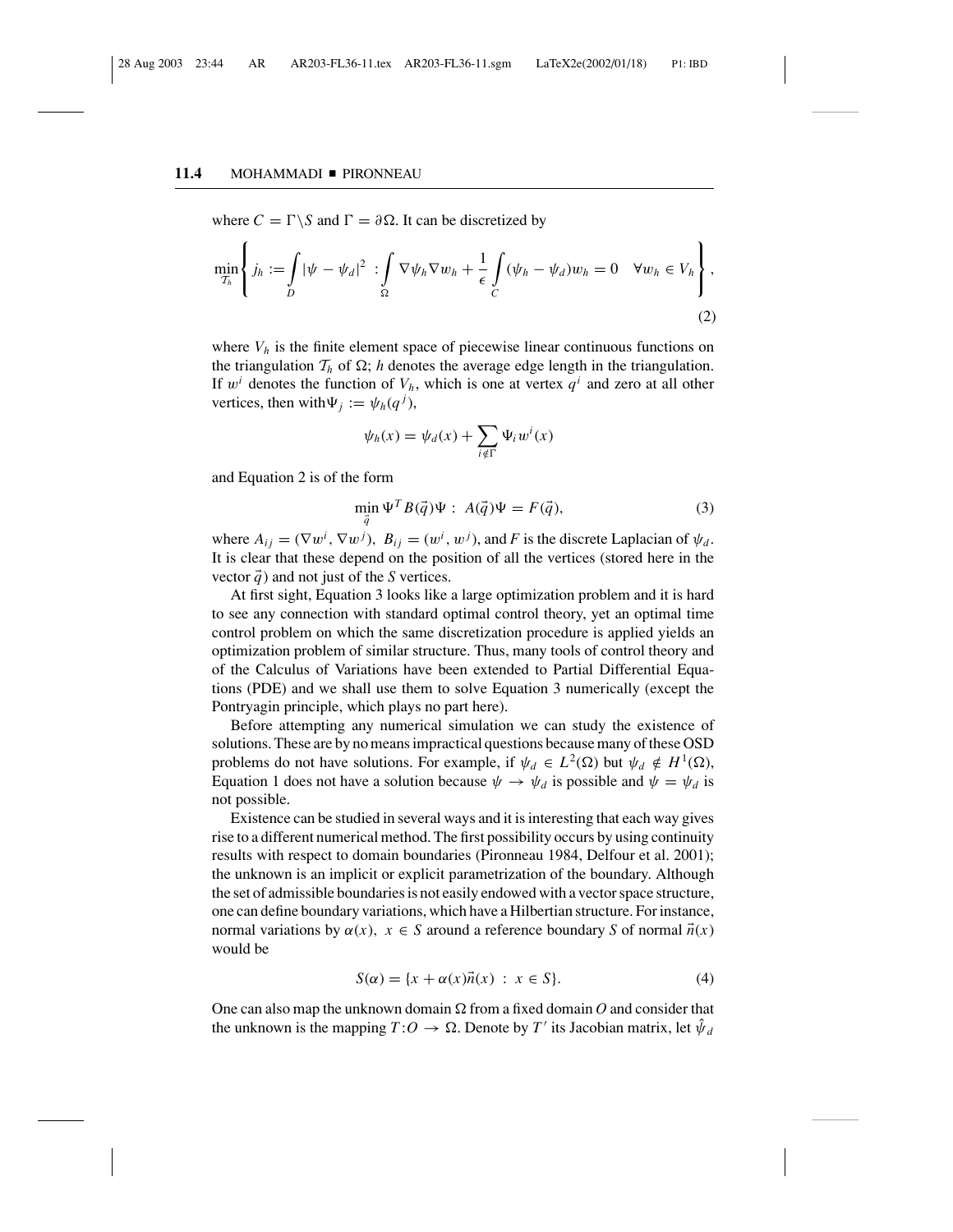be  $\psi_d \circ T$  with  $\psi_d$  extending the given boundary conditions and the requirement in *D* (recall that  $\psi_d = 0$  on *S* and is constant on the upper wall of the nozzle). Then we can solve

$$
\min_{T \in \mathcal{T}_d} \left\{ \int_{\hat{D}} |\hat{\psi} - \hat{\psi}_d|^2 : \nabla \cdot [A \nabla \hat{\psi}] = 0 \text{ in } O \right\}
$$
\n
$$
\hat{\psi}|_{\partial \hat{O}} = \hat{\psi}_d, A = T'^{-1^T} T'^{-1} \det(T') \right\}
$$
\n(5)

As for Equation 1, it is also possible to work with a local (tangent) variation  $tV(x)$ and set

$$
\Omega(tV) = \{x + tV(x) : x \in \Omega\} \quad \text{t small and constant.} \tag{6}
$$

The third way is to extend the operators by zero below *S* and take the characteristic function of  $\Omega$ ,  $\chi$ , for unknown

$$
\min_{\chi \in X_d} \left\{ \int_D |\psi - \psi_d|^2 \; : \; -\nabla \cdot [\chi \nabla \psi] = 0, \quad \psi(1 - \chi) = 0, \; \psi|_{\partial \Omega} = \psi_d \right\}. \tag{7}
$$

This last approach, suggested by Tartar (1974), has led to what is now called topological optimization. It may be difficult to work with the function χ, then, following Allaire et al. (2002), the function  $\chi$  can be defined through a smooth function  $\eta$  by  $\chi(x) = \text{bool}(\eta(x) > 0)$  and in the algorithm we can work with a smooth  $\eta$  as in the level-set methods where the shape is identified as being the location in the space where a distance type functional vanishes.

Most existence results are obtained by considering minimizing sequences *S<sup>n</sup>*, or  $T^n$ , or  $\chi^n$  and, in the case of our academic example, showing that  $\psi^n \to \psi$  for some  $\psi$  (resp  $T^n \to T$  or  $\chi^n \to \chi$ ), and that the PDE is satisfied at the limit.

Using regularity results with respect to the domain (Chesnais 1987) (see also Neittaanmaki 1991 and Delfour et al. 2001) showed that in the class of all *S* uniformly Lipschitz, Equation 1 has a solution. However, the solution could depend on the Lipschitz constant. Similarly, working with Equation 5 showed that in the class of  $T \in W^{1,\infty}$  uniformly, the solution exists (Murat et al. 1976).

However, working with Equation 7 generally leads to weaker results because if  $\chi^n \to \chi$ ,  $\chi$  may not be a characteristic function; this leads to a relaxed problem, namely Equation 7 with

$$
X_d = \{ \chi : 0 \le \chi(x) \le 1 \}
$$
 instead of  $\tilde{X}_d = \{ \chi : \chi(x) = 0 \text{ or } 1 \}.$  (8)

These relaxed problems usually have a solution and it is often possible to show that if the solution is not in  $\ddot{X}_d$  then it is the limit of composite domains made of mixtures of smaller and smaller subdomains and holes (Murat et al. 1987).

In dimension two, and for Dirichlet problems like Equation 1, there is a very elegant result due to Sverak (1992, 1993) that shows that either there is no solution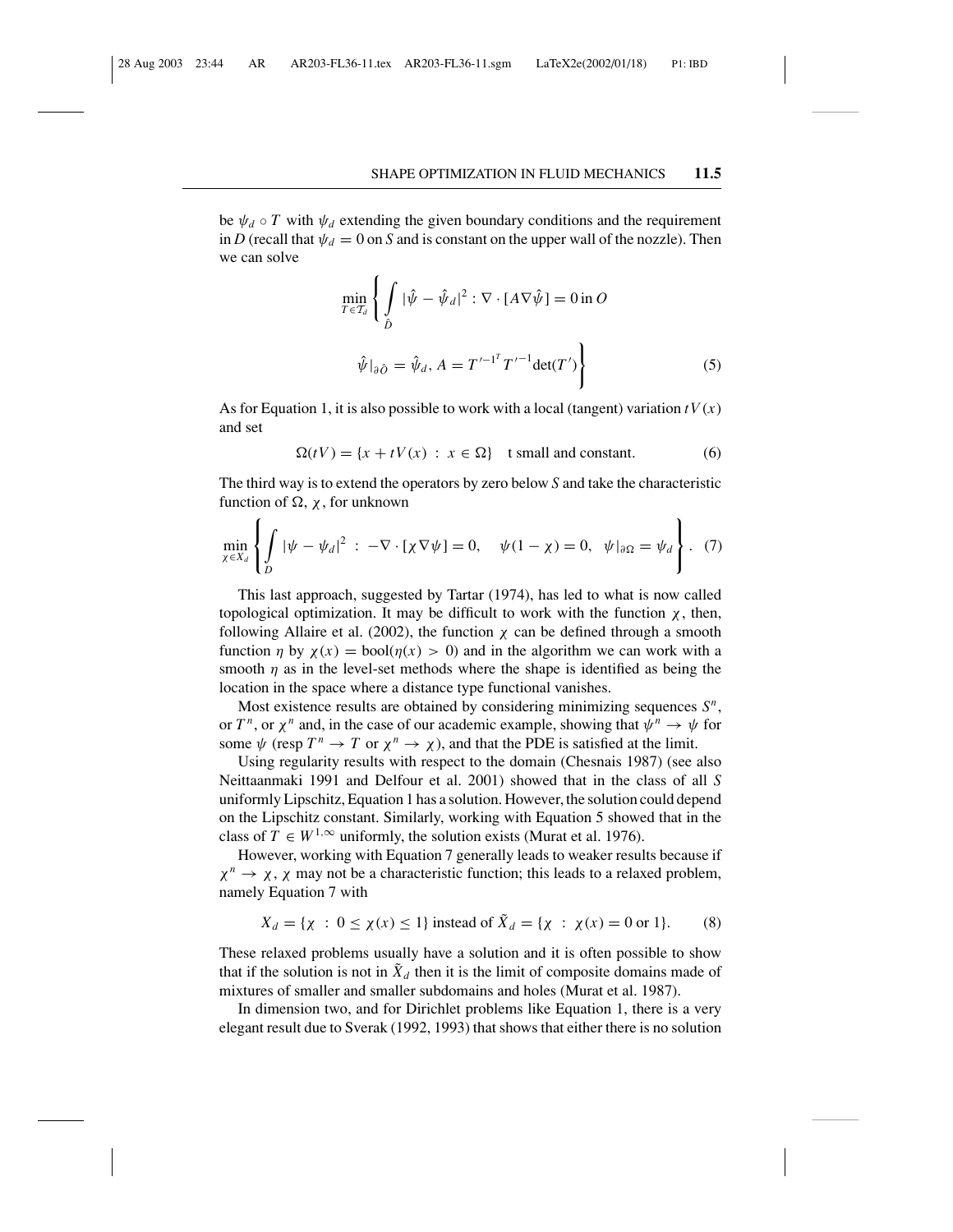### 11.6 MOHAMMADI PIRONNEAU



**Figure 3** Borwall & Petersson solved the problem of the cheapest (drag) transmission of fluid from left to right for a given volume of pipe. Topological optimization was used so as to handle topological changes such as seen here between the initial guess and the computed solution (Borwall et al. 2001).

because the minimizing sequences converge to a composite domain or there is a regular solution; more precisely, if a maximum number of connected components for the complement of  $\Omega$  is imposed as an inequality constraint for he set of admissible domains then the solution exists.

For fluids it is hard to imagine that any minimal drag geometry would be the limit of many small solids objects surrounded by fluids. Nevertheless, in some cases the approach is quite powerful because it can answer topological questions that are embarrassing for the formulations Equation 1 and Equation 5, such as: Is it better to have a long wing or two short wings for an airplane (see Figure 3)?

# **2.1. Well-Posed Regularized Formulations**

Another way to ensure well posedness is to regularize the problem by changing the criterion and adding a "cost" to the control. For Equation 1,

$$
J(\Omega) = \int_{D} (\psi - \psi_d)^2 + \epsilon \int_{S} dx
$$

ensures existence.

More generally, one may consider working with

$$
J(\Omega) = \int_D (\psi - \psi_d)^2 + \epsilon ||S||^2,
$$

but the choice of norm is delicate. In general, for second-order problems anything related to the second derivatives (i.e., radius of curvature) would likely work, but it is not known if weaker norms would work also. For computer solutions, regularization is easier than constraint on the smoothness of the unknowns.

Such "Tychonov regularizations" are extremely important in other fields (data assimilation in meteorology, inverse imaging, etc.). Here the mathematical results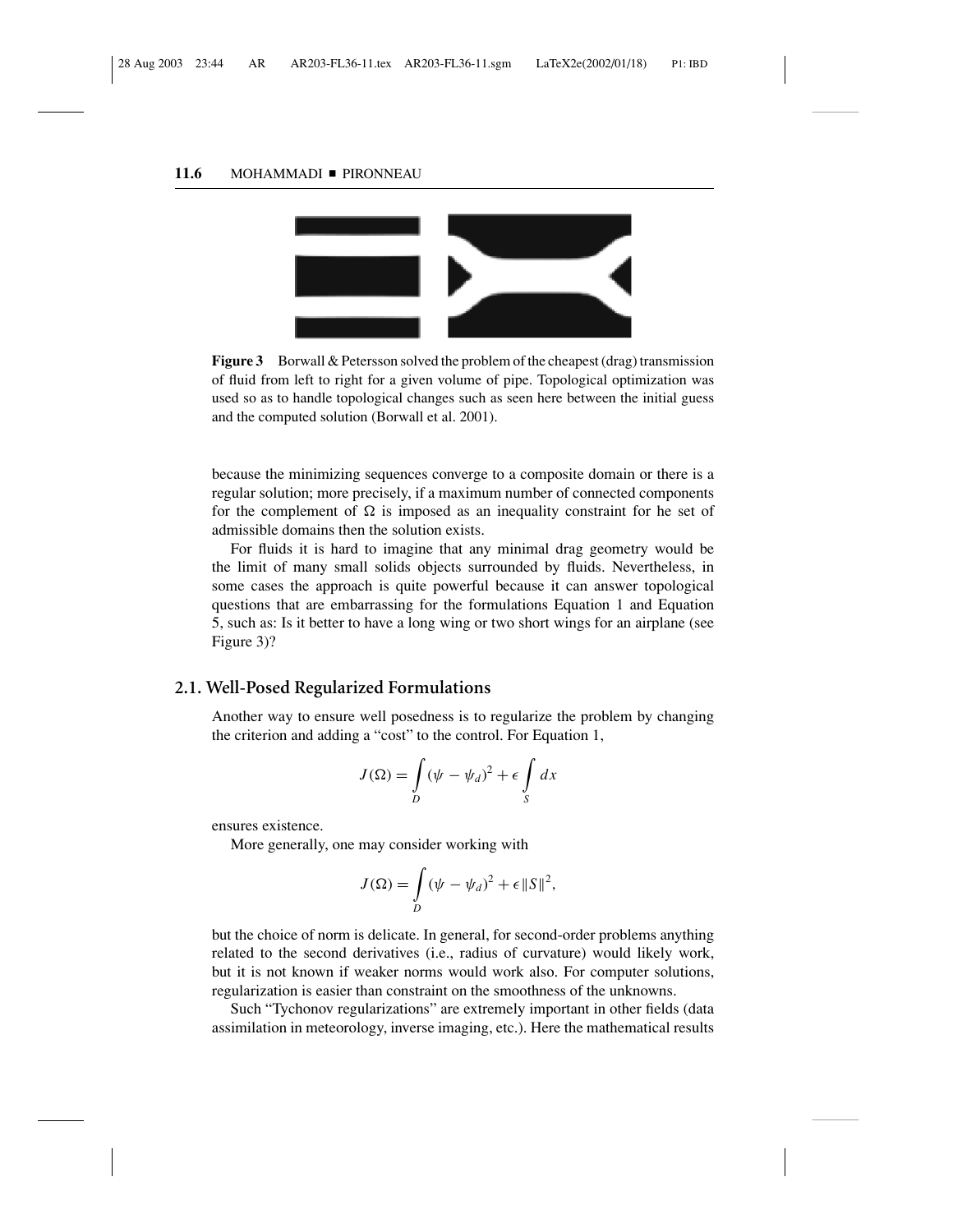justify the precise form of the regularization to use and make the problem well posed. For applications, once the type of penalty is chosen through mathematical analysis, the choice of the parameter  $\epsilon$  remains a problem. One solution is to consider  $\epsilon$  as an additional (positive) control.

After existence, derivability must be studied because derivatives with respect to shapes are needed to apply gradient or Newton methods (this is explained in Section 3). One could say that derivatives are needed only for the discrete system and that these are differentiable almost everywhere because there are finite dimensional models. Automatic differentiation of computer programs (presented briefly below) use that property, but it pushes the difficulty at the convergence level when the mesh size vanishes.

# **3. SHAPE DERIVATIVES**

It is wise to check differentiability analytically. For each formulation (Equations 1, 5, 7) there is a canonical method. For Equation 1 it occurs by using normal variations around a reference shape (see Equation 4 and Figure 4). If Gateau differentiability in  $L^2(S)$  can be established,  $\zeta \in L^2(S)$  exists with

$$
j(S(t\alpha)) - j(S) = t \int_{S} \zeta \alpha + o(t).
$$

Frechet differentiability will hold if, in addition,  $o(t)$  is  $o(t|\alpha|_0)$ , where  $|\cdot|_0$  denotes the norm of  $L^2(S)$ . Then  $\zeta$  is the  $L^2$ -gradient, denoted by grad<sub> $\alpha$ </sub> *j*(*S*) and we have

$$
j(S(\alpha)) - j(S) = \int_S \text{grad}_{\alpha} j(S) \alpha \ ds + o(|\alpha|_0),
$$

so grad<sub>α</sub> *j*(*S*) must be zero at the solution of Equation 1 and  $\bar{\alpha} = -\text{grad}_{\alpha} i(S)$  is a direction of descent in the sense that if *S* is not the solution,  $j(S(t\overline{\alpha})) < j(S)$  for a small enough positive constant *t*. Following Cea (1980) and Delfour et al. (2001) one may consider a velocity of deformation  $V(x)$  and define a time-dependent shape



**Figure 4** Normal variations on a reference shape (*left*). Topological variation on the shape (*right*).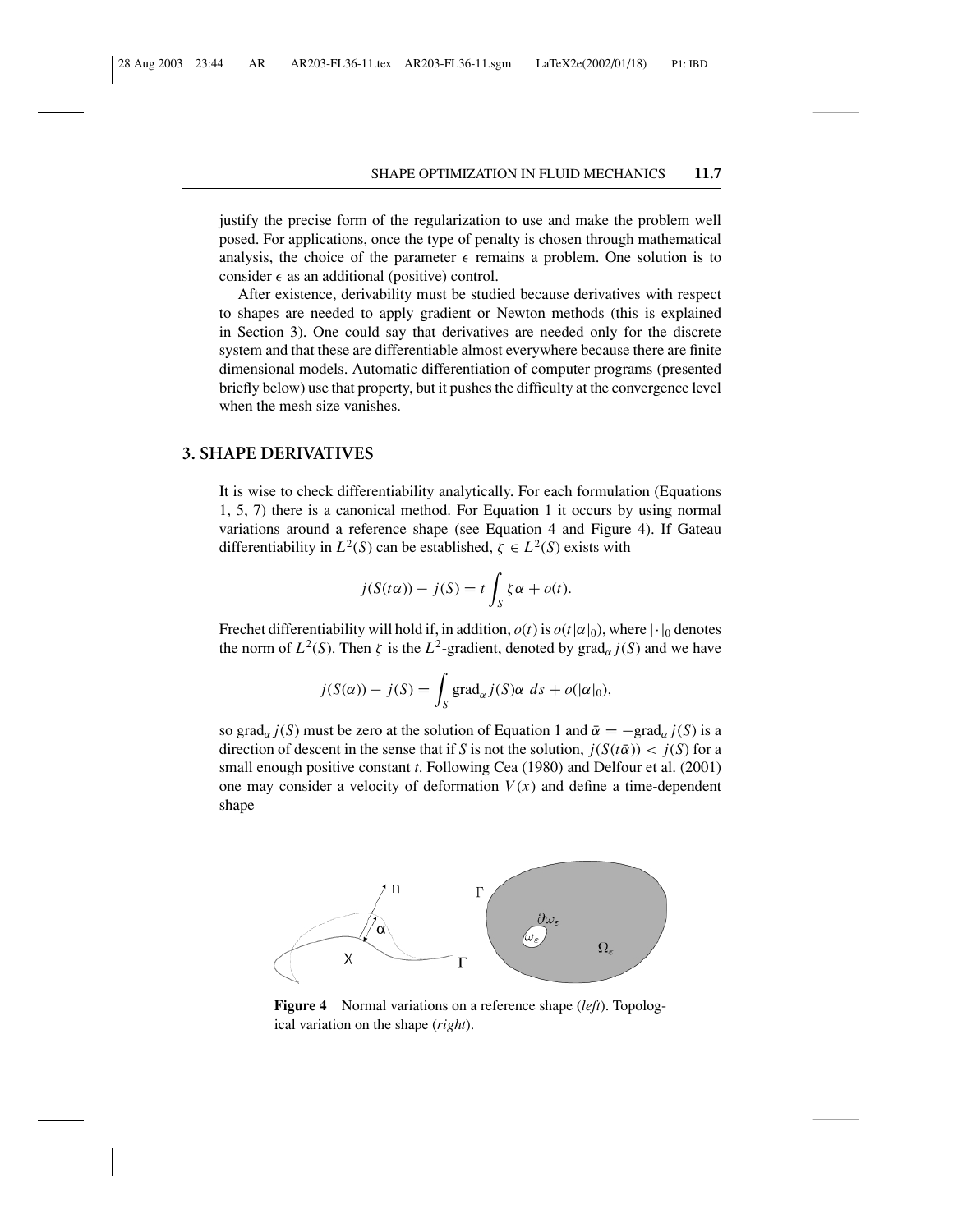#### 11.8 MOHAMMADI PIRONNEAU

 $\Omega(t) = \{x + V(x)t : x \in \Omega\}$ 

and compute  $\frac{dJ}{dt}$ , known as the material derivative of *J*.

Recently, the concept of topological derivative was introduced by Sokolowski (Sokolowski et al. 1991) and also by Masmoudi (Garreau et al. 2001). One replaces an area of fluid by a small solid disk of center *x* and radius  $\epsilon$  in the domain and studies the limit of  $\frac{1}{\epsilon^m}(\psi^\epsilon - \psi)$ , for the right power *m*, where  $\psi^\epsilon$  is the solution of the PDE with the disk and  $\psi$  the solution without the disk (see Figure 4).

# **3.1. Sensitivity: An Example**

Consider the problem of finding the derivatives with respect to the domain parameter  $t \in \mathbb{R}$  of the solution of the Laplace equation with Dirichlet conditions

$$
-\Delta \psi^{t\alpha} = 0 \text{ in } \Omega^{t\alpha} \quad \psi^{t\alpha} = \psi_d \text{ on } \Gamma^{t\alpha} = \{\vec{x} + t\alpha \vec{n} : x \in \Gamma\},\tag{9}
$$

where  $\Omega^{t\alpha}$  is the set of boundary  $\Gamma^{t\alpha}$ . The function  $\alpha$  plays the role of a direction of differentiation whereas *t* (which could have been  $\|\alpha\|$ ) is the parameter that tends to zero. The derivative with respect to  $t$  in the direction  $\alpha$  is calculated by assuming enough regularity so as to have

$$
\psi^{t\alpha} = \psi + t\psi' + \frac{t^2}{2}\psi'' + \dots \text{ at } t = 0.
$$

By linearity,  $\psi'$  and  $\psi''$  also satisfy the Laplace equation. By a Taylor expansion in *x*,

$$
\psi^{t\alpha}(x+t\alpha n)=\psi^{t\alpha}(x)+t\alpha\frac{\partial\psi^{t\alpha}}{\partial n}(x)+\frac{t^2\alpha^2}{2}\frac{\partial^2\psi^{t\alpha}}{\partial n^2}(x)+...
$$

By definition,  $\psi^{t\alpha}(x + t\alpha n) = 0$  because  $x + t\alpha n \in \Gamma^{t\alpha}$ ; therefore

$$
-\Delta \psi' = -\Delta \psi'' = 0 \qquad \psi'|_{\Gamma} = -\alpha \frac{\partial \psi}{\partial n} \qquad \psi''|_{\Gamma} = -2\alpha \frac{\partial \psi'}{\partial n} - \alpha^2 \frac{\partial^2 \psi}{\partial n^2}.
$$

Notice that  $\psi$  is not only Gateau-differentiable, as shown above, but also Frechetdifferentiable because  $\psi'$  is linear in  $\alpha$ .

# **3.2. The Minimum Drag Problem for Viscous Incompressible Flows**

For an object in an incompressible fluid, minimizing the viscous drag can be performed by minimizing the energy, so one may consider

$$
\min_{\Omega \in C} E(u, \Omega) = \int_{\Omega} \frac{1}{2} |\nabla u|^2 dx \text{ subject to}
$$
  

$$
u|_{\partial \Omega} = u_{\Gamma}, \quad \nabla \cdot (u \otimes u) + \nabla p - v \Delta u = 0, \quad \nabla \cdot u = 0.
$$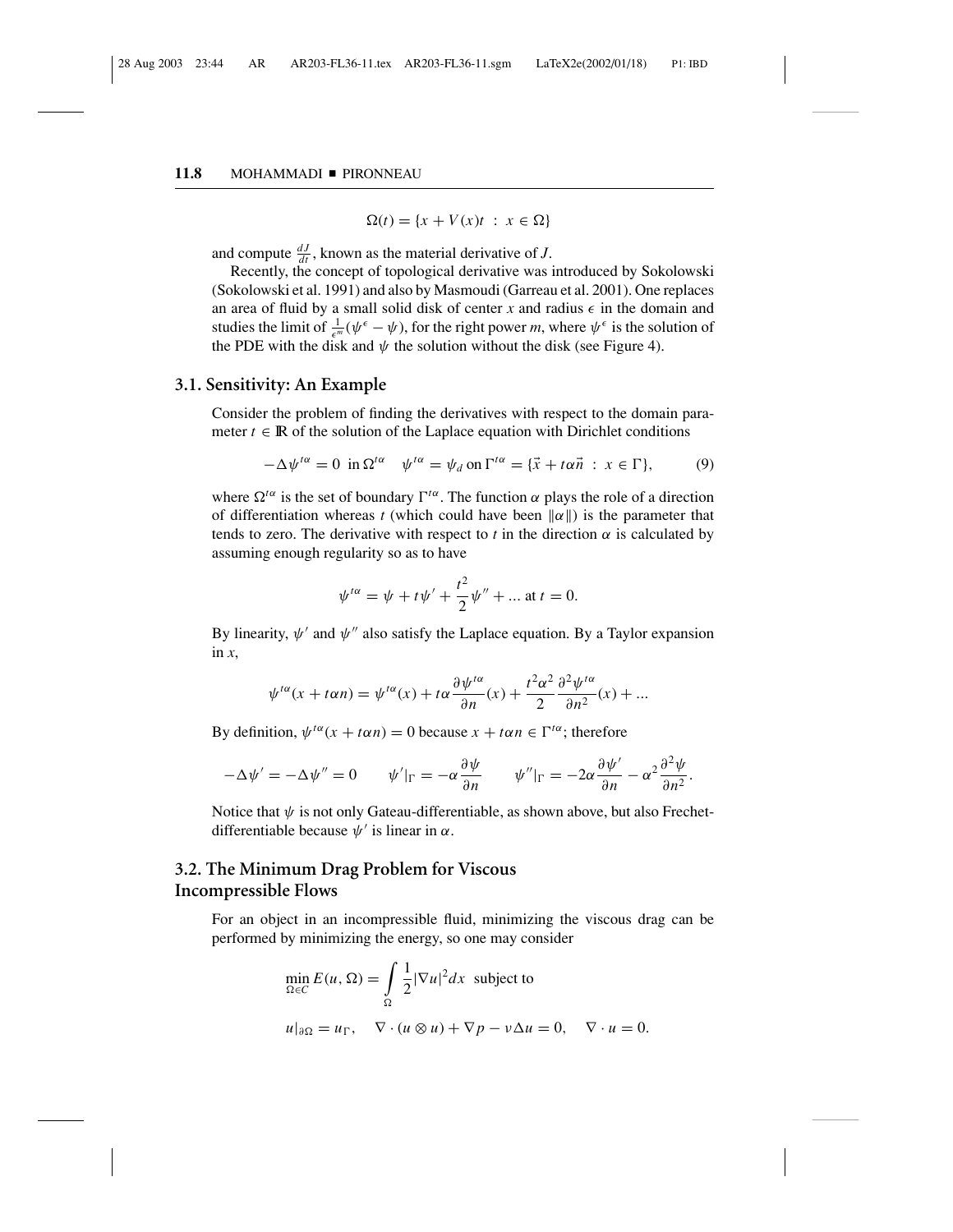Let  $S \subset \Gamma$  be an airfoil and  $u_{\Gamma} = 0$  on *S*. Sensitivity analysis by local normal variations (Equation 4) is fairly straightforward when the Dirichlet conditions are treated by penalty. Consider the space *H* of solenoidal functions with square integrable first derivatives and the Navier-Stokes equations in varational form

$$
NS(u, w) = \int_{\Omega} (u \otimes u : \nabla w + v \nabla u : \nabla w) + \frac{1}{\epsilon} \int_{\Gamma} (u - u_{\Gamma}) w = 0 \quad \forall w \in H.
$$

The notation *A* : *B* stands for the trace of the matrix product *AB*. The optimality conditions, which characterize the solution *S*, are obtained by writing that the Lagrangian  $L(u, w, S(t)) = NS + E$  is stationary in *u* and *t*:

$$
\partial_{\tau}L(u + \tau v, w, S)|_{\tau=0} = \int_{\Omega} (u \otimes v + v \otimes u) : \nabla w
$$

$$
+ \int_{\Omega} (v(\nabla v : \nabla w + \nabla w : \nabla v) + \frac{1}{\epsilon} \int_{\Gamma} v \cdot w \quad \forall v \in H
$$

$$
\partial_{t}L(u, w, S(t)) = \int_{S} (v \nabla u : \nabla w) \alpha + \frac{1}{\epsilon} \int_{S} \alpha \partial_{n}u \cdot w
$$

$$
+ \frac{1}{2} \int_{S} \alpha |\nabla u|^{2} \quad \forall \alpha \in \mathbb{R}
$$

because  $u|_S = 0$ ,  $dS(t) = dS + o(|\alpha|)$ , and because (Pironneau 1984)

$$
\frac{d}{dt}\int\limits_{\Omega(t)}f = \int\limits_{S}f\alpha \qquad \frac{d}{dt}\int\limits_{S(t)}g = \frac{d}{dt}\int\limits_{S}g(x(s) + t\alpha(s)n(s))ds = \int\limits_{S}\alpha \partial_n g.
$$

The derivative of *E* is  $\partial_t L(u, v, S(t))$  at  $t = 0$ :

$$
\partial_t E(S(t))|_{t=0} = \int_S \alpha \partial_n u \cdot \partial_n \left( v + \frac{u}{2} \right) \text{ where } (v, q) \text{ is the solution of}
$$

$$
-\nabla \cdot (v \otimes u + u \otimes v) + \nabla q - v \Delta v = \Delta u \quad \nabla \cdot v = 0, \quad v|_{\Gamma} = 0. \quad (10)
$$

This "Calculus of Variations" can be justified mathematically (i.e., small functions are indeed small) (Pironneau 1973).

In the next section, we analyze a frequent situation with fluids, which is mathematically difficult because shocks when differentiated yield Dirac functions.

# **3.3. Sensitivity in the Presence of Shocks**

As Godlewski et al. (1998) pointed out in a pioneering paper, there are serious difficulties of analysis with the Calculus of Variations when the solution of the partial differential equation has a discontinuity. As analyzed below, optimizing an airplane with respect to its sonic boom is precisely a problem in that class, so these difficulties must be investigated. For illustration, we consider the Burgers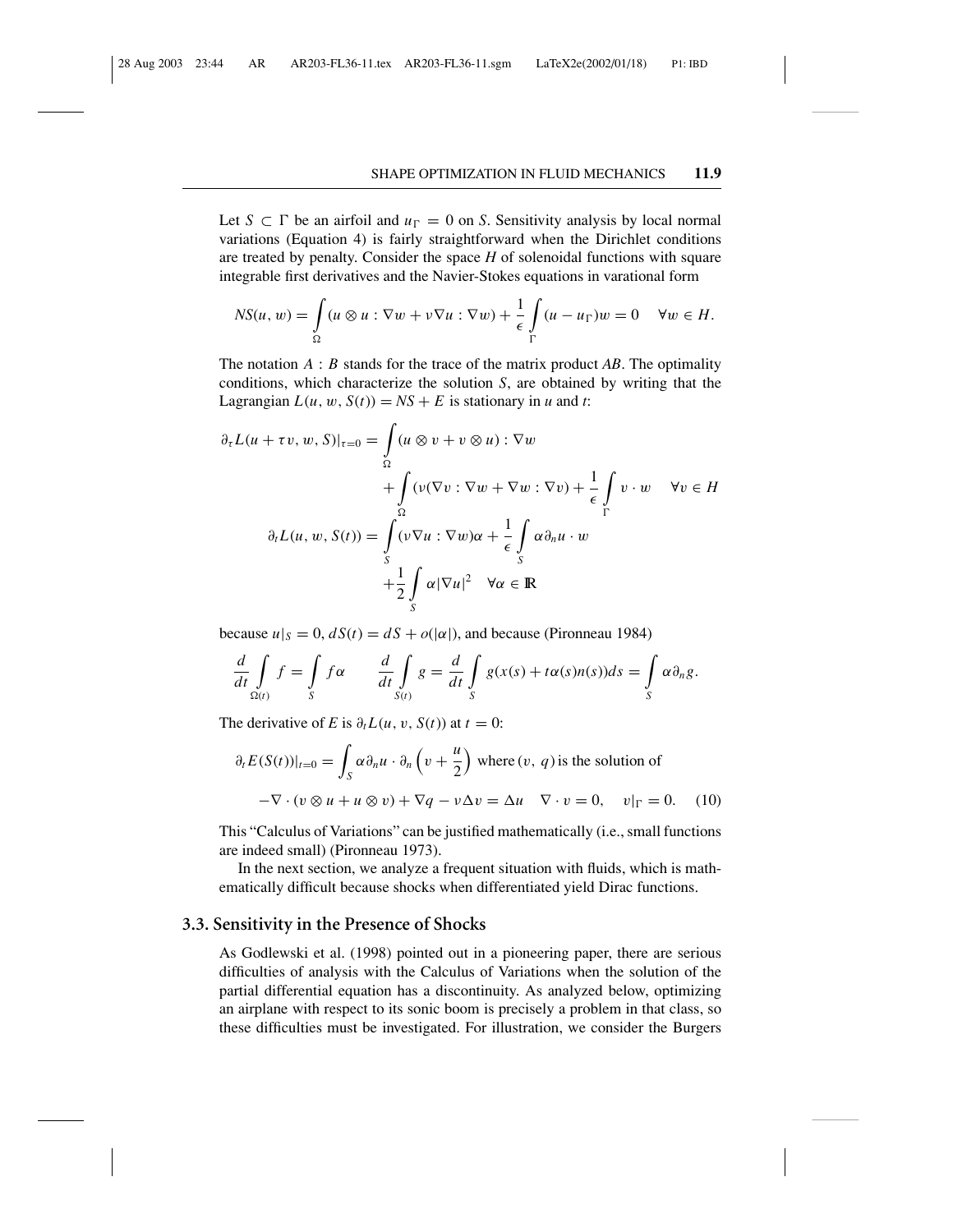#### 11.10 MOHAMMADI PIRONNEAU

equation and expose the problem and the results known so far. Suppose we seek the minimum with respect to a parameter  $a$  (scalar for clarity) of  $j(u, a)$  with  $u$ solution of

$$
\partial_t u(x, t) + \partial_x \left(\frac{u^2}{2}\right)(x, t) = 0, \quad u(x, 0) = u^0(x, a), \quad \forall (x, t) \in R \times (0, T).
$$
\n(11)

Consider an initial data  $u^0$ , with a discontinuity at  $x = 0$  satisfying the entropy condition  $u^-(0) > u^+(0)$ ; then  $u(x, t)$  has a discontinuity at  $x = s(t)$  which depends on *a*, of course, and propagates at a velocity given by the Rankine-Hugoniot condition  $\dot{s} = \bar{u} = (u^+ + u^-)/2$ , where  $u^{\pm}$  denotes its values before and after the shock.

Let  $H$  denote the Heavyside function and  $\delta$  its derivative, the Dirac function; let  $s' = \frac{\partial s}{\partial a}$  and  $[u] = u^+ - u^-$  the jump of *u* across the shock. We have

$$
u(x, t) = u^{-}(x, t) + (u^{+}(x, t) - u^{-}(x, t))H(x - s(t))
$$
  
\n
$$
\Rightarrow u' = u^{-'} - s'(t)[u]\delta(x - s(t)),
$$
\n(12)

where  $u^{-1}$  is the pointwise derivative of  $u^{-}$  with respect to *a*.

One would like to write that Equation 11 implies

$$
\partial_t u'(x, t) + \partial_x (uu')(x, t) = 0, \qquad u'(x, 0) = u^{0'}(x, a). \tag{13}
$$

Unfortunately,  $uu'$  in Equation 13 has no meaning at  $s(t)$  because it involves the product of a Dirac function by a discontinuous function! The classical solution to this riddle is to say that Equation 12 is valid at all points except at  $(t, s(t))$ , and that the Rankine-Hugoniot condition, differentiated, gives the missing equation:

$$
\dot{s}'(t) = \bar{u}'(s(t), t) + s'(t)\partial_x \bar{u}(t, s(t)).
$$
\n(14)

However such strategy would be difficult to generalize to complex systems such as Euler's equations. The question then is to embed these results into a variational framework so as to compute the derivative of *j* as usual by using weak forms of the PDEs and adjoint states. It turns out that Equation 13 is true even at the shock (Bardos et al. 2002), but in the sense of distribution theory and with the convention that whenever *uu'* occurs it means  $\bar{u}u'$  at the shock, where  $\bar{u} = (u^+ + u^-)/2$ .

Furthermore, Equation 13 in the sense of distribution contains a jump condition which, of course, is Equation 14. This apparently technical result has a useful corollary: Integrations by parts are valid and the calculus of variations can be extended. For instance, the derivative of  $j = \int_{R \times (0,T)} J(x, t, u, a)$  with respect to *a* is  $j' = j'_a + \int_{R \times (0,T)} J'_a u'$  and when *a* is multidimensional, to transform  $\int_{R\times(0,T)} J'_u u'$  one may introduce an adjoint state v solution of

$$
\partial_t v + u \partial_x v = J'_u(x, t), \qquad v(x, T) = 0 \tag{15}
$$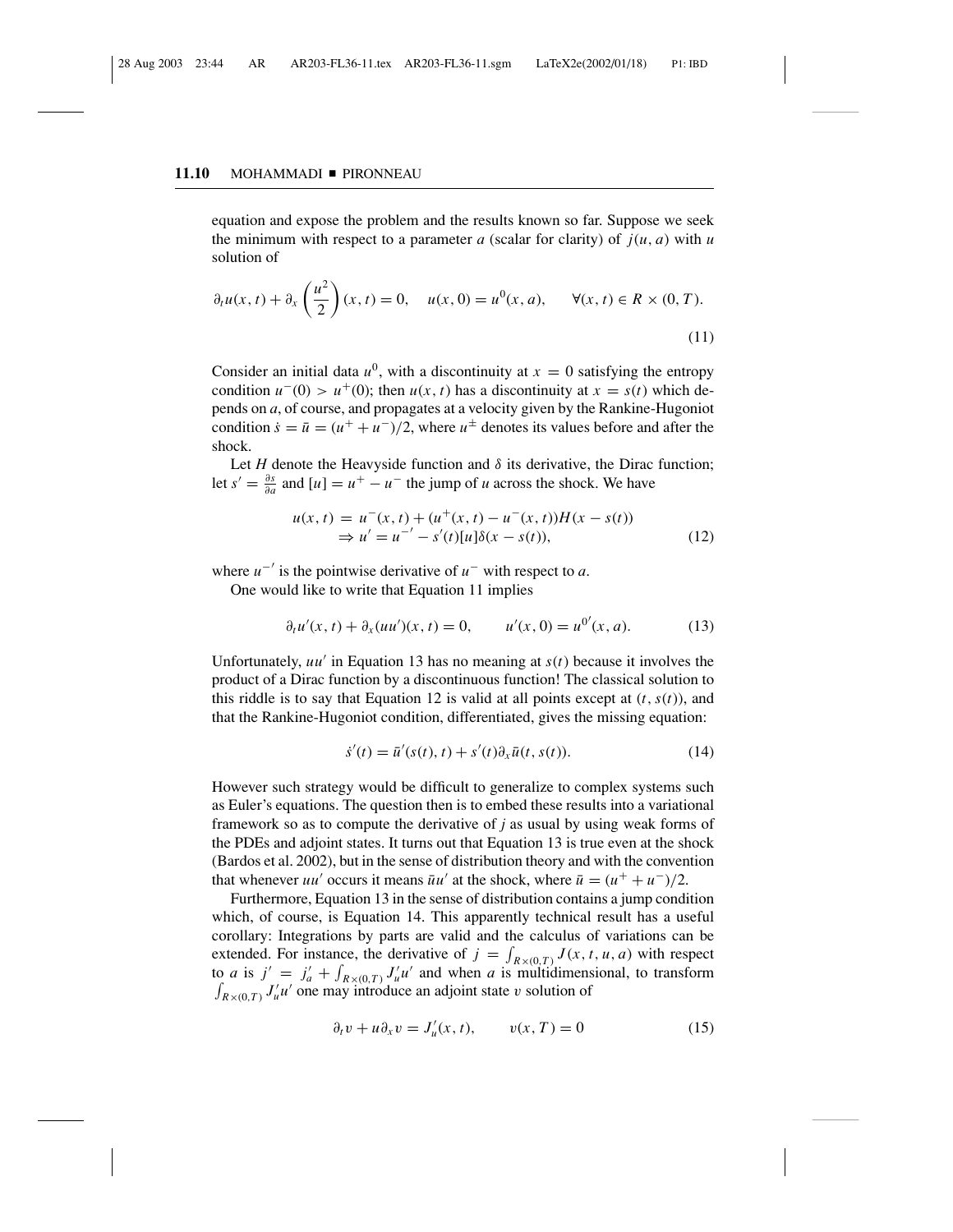and write that

$$
\int_{R \times (0,T)} J'_u u' = \int_{R \times (0,T)} (\partial_t v + \bar{u} \partial_x v) u' = -\int_R u^{0'} v(0) dx.
$$
 (16)

Notice that the adjoint state  $v$  has no shock because its time boundary condition is continuous and the characteristics integrated backward never cross the shock. Giles (2001) observed this fact in the more general context of the Euler equations for perfect gas. He also showed that artificial viscosity is a valid method to handle the problem numerically.

# **4. PRINCIPLES OF ALGORITHMIC DIFFERENTIATION**

We would like to give a brief description of automatic or rather algorithmic differentiation (AD) methods because of its practical importance. This technique should be seen as complementary to the analytical approaches. It makes the computation of shape derivatives automatic, for the discrete systems at least, but it has also its own dangers.

When a function  $j(u)$  is given by a computer program each line of the program can be differentiated automatically and exactly (with Maple, Mathematica, Reduce, etc.). Thus  $j'_u$  can be computed by differentiating every line and adding the result to the computer program above the original line. To illustrate the idea, consider the problem of stabilizing near a given state  $z_d(t)$  Lorenz' (1963) chaotic system  $x(t)$ ,  $y(t)$ ,  $z(t)$  by a control  $u(t)$ . After an explicit discretization in time the system is programmed as below  $(a, b, c, d, e, \delta t$  are numerical constants) and any gradient or Newton method to find a *u<sup>n</sup>*, which drives *j* to zero, would require  $j'_u$ .

**Program for** j(u) **Lines to add**

 $j = 0$   $x^0 = a$   $y^0 = b$   $z^0 = d$   $dj = 0$   $dx^0 = 0$   $dy^0 = 0$   $dz^0 = 0$ 

for $(n = 0; n < N; n++)$ 

$$
\{x^{n+1} = x^n + \delta t e(x^n - y^n) \quad dx^{n+1} = dx^n + \delta t e(dx^n - dy^n)
$$
  

$$
y^{n+1} = y^n - \delta t (x^n z^n - y^n) \quad dy^{n+1} = dy^n - \delta t (dx^n z^n + x^n dz^n - dy^n)
$$
  

$$
z^{n+1} = z^n + \delta t (x^n y^n - z^n - u^n) \, dz^{n+1} = dz^n
$$
  

$$
+ \delta t (dx^n y^n + x^n dy^n - dz^n - du^n)
$$
  

$$
j = j + \delta t (z^n - z_d^n)^2 \} \quad dj = dj + 2\delta t (z^n - z_d^n) dz^n
$$

If this new program is run with  $u = u_0$ ,  $du^n = \delta_{mn}$  (Kronecker's symbol) then *dj* is the derivative of *j* with respect to  $u^m$  at  $u_0$ . This is called the direct mode of AD. The reverse mode of AD is similar to the continuous adjoint method and aims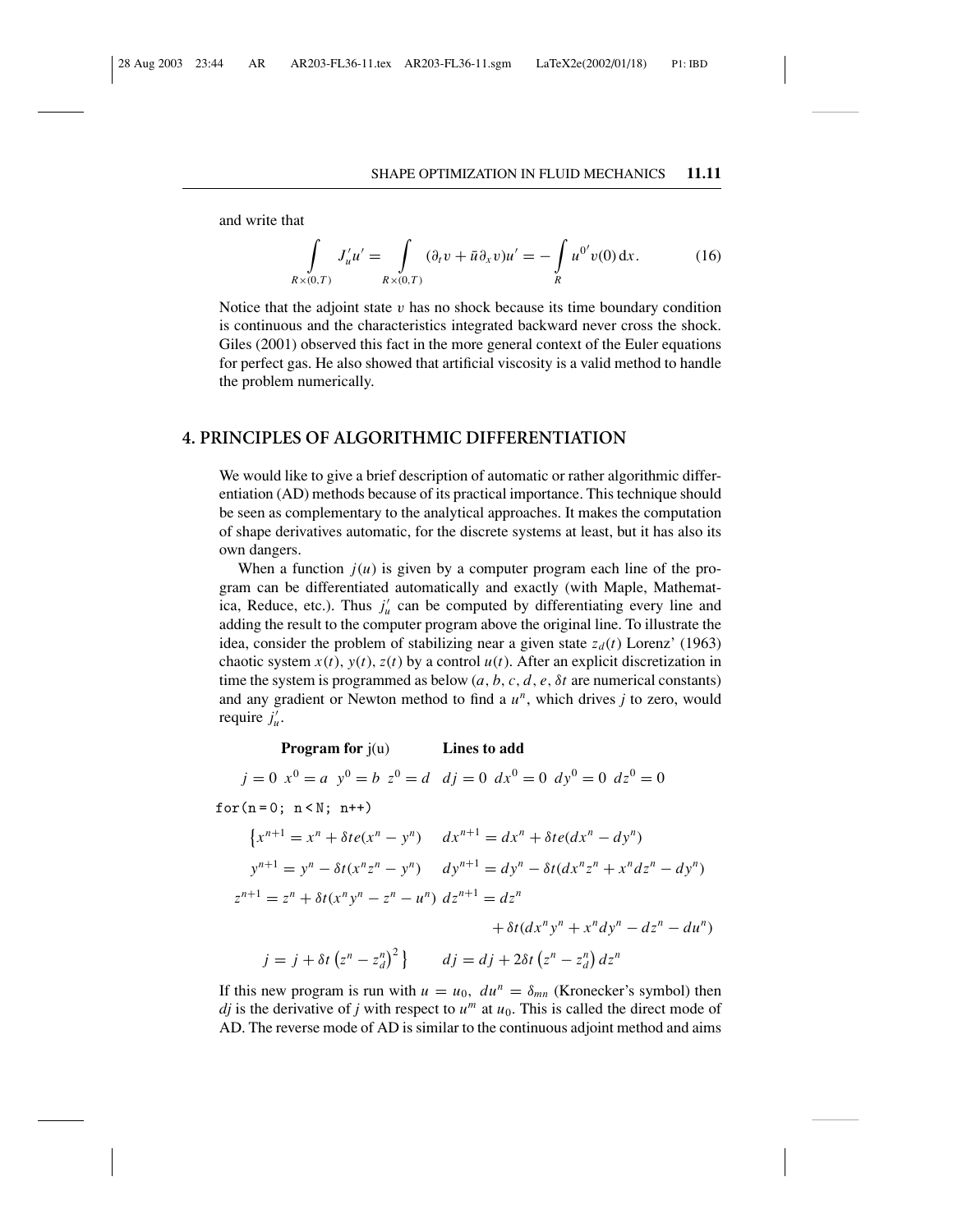# 11.12 MOHAMMADI PIRONNEAU

to provide the gradient with a cost independent of the number of optimization variables in the program. In the reverse mode one builds the Lagrangian of the program by associating a dual variable to each line of the program (each line of a computer code is seen as an equality constraint and the final line as the cost function) except the one associated with the criteria.

$$
L = \sum p^{n}(-x^{n+1} + x^{n} + \delta t e(x^{n} - y^{n})) + q^{n}(-y^{n+1} + y^{n} - \delta t (x^{n}z^{n} - y^{n}))
$$

$$
+ r^{n}(-z^{n+1} + z^{n} + \delta t (x^{n}y^{n} - z^{n} - u^{n})) + j - \delta t \sum (z^{n} - z_{d}^{n})^{2}
$$

Stationarity of *L* with respect to the state variables should be written in reverse order  $(z^n, y^n, x^n, z^{n-1} \dots)$ . For instance,

$$
\frac{\partial L}{\partial z^n} = 0 \quad \Rightarrow \quad -\delta t q^n x^n - r^{n-1} + r^n - \delta t - 2\delta t \left( z^n - z_d^n \right).
$$

This is a discrete form of the first adjoint equation, which gives *r <sup>n</sup>*−<sup>1</sup> in terms of  $r^n$ . Then the stationarity of *L* with respect to *u* gives the derivative of *j*:

$$
j'_{u^n} = \frac{\partial L}{\partial u^n} = f \delta t r^n.
$$

The reverse mode is capable of computing all the derivatives  $j'_{\mu^n}$  at once while in the direct mode it is necessary to run the computer program *n* times with different values of *du<sup>n</sup>*. However, the reverse mode is difficult to automatize because it requires a symbolic manipulation of the lines of the program, a reversal of the loops, etc. (Griewank 2000). A variant known as reverse accumulation is used in the odyssee software; for each assignment  $y = y + f(x)$ , the dual expression is  $p_x = p_x + f' p_y$  with  $p_x$  and  $p_y$  the dual variables of *x* and *y*. Hence, if initialized by  $(p_x = 0, p_y = 1)$  it gives  $p_x = f'$ . This method is often used to write directly (even by hand) the adjoint code. Our experience is that in many cases it is even more efficient than deriving analytically the continuous adjoint and discretizing it.

**4.0.1. SOFTWARE** However, differentiating each line by hand or by an external program can be cumbersome. It can be done with tools such as adol-C (Griewank 2000), adifor (Bischof et al. 1992), and odyssee (Gilbert et al. 1991, Faure 1996, Rostaing 1993), or even by any  $C++$  compiler by overloading the arithmetic operators and the functions of the standard C-library. For instance the multiplication as in  $x * y$  will be overloaded to perform both  $x * y$  and  $dx * y + x * dy$ . This yields a remarkably simple procedure as one needs only to replace the standard type float (or double) by a new type dfloat and add the line #include dfloat.h to link to this new class. This is extremely convenient for prototyping an applications, however it does not use the reverse mode and so its efficiency decrease with the number of parameters.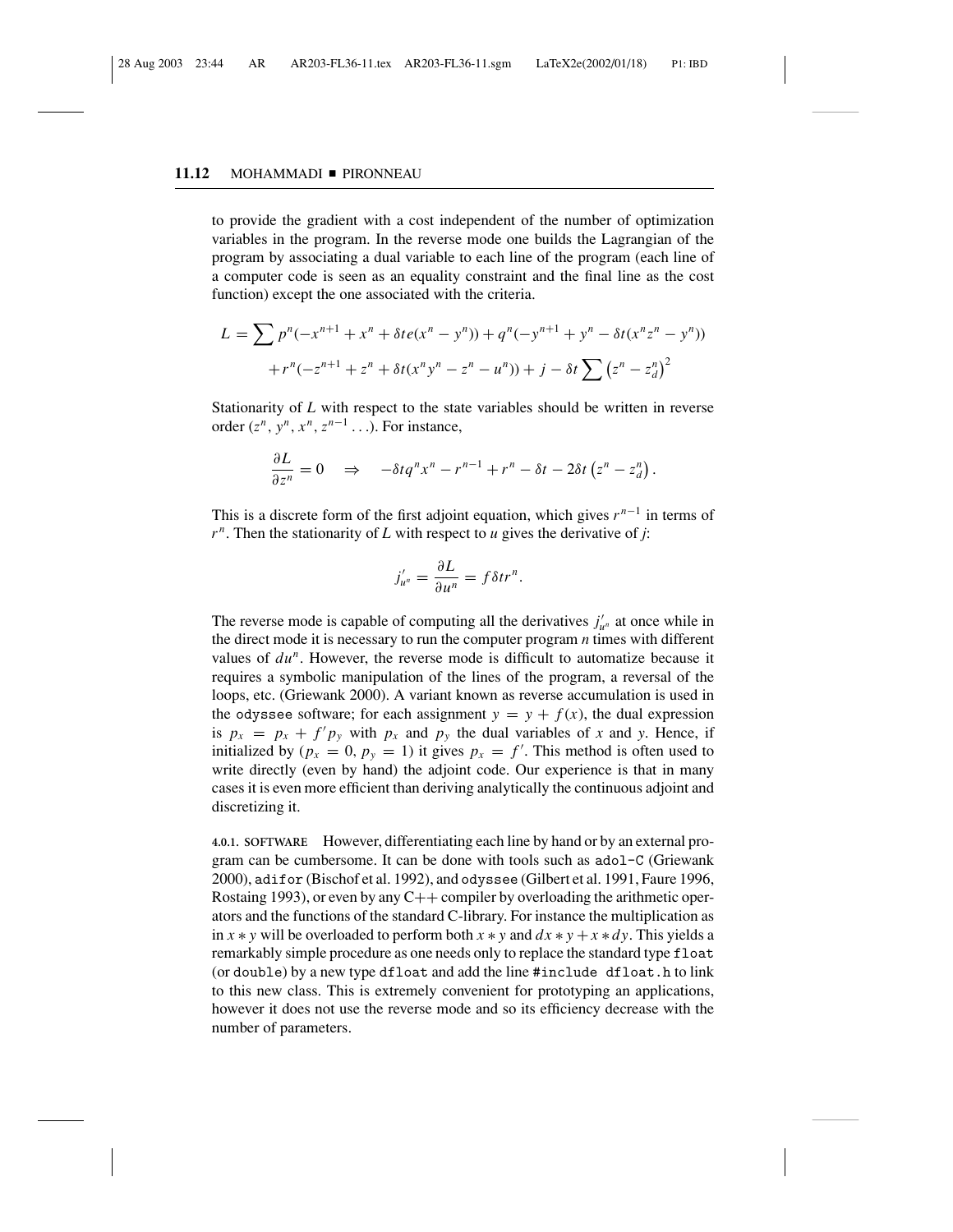# **5. INCOMPLETE SENSITIVITY**

Another direction of research is to try to simplify the formulae for the gradients and keep only the dominant terms. Generically, the design of a shape *S*, defined by a set of parameters *x* usually involve intermediate parameters  $q(x)$  (mesh related informations), state or flow variables  $U(q(x))$ , and a criterion or cost function for optimization *j*:

$$
j(x): x \to q(x) \to U(q(x)) \to j(x, q(x), U(q(x)))\tag{17}
$$

The derivative of *j* with respect to *x* is

$$
\frac{dj}{dx} = \frac{\partial j}{\partial x} + \frac{\partial j}{\partial q} \frac{\partial q}{\partial x} + \frac{\partial j}{\partial U} \frac{\partial U}{\partial x}.
$$
(18)

Most of the computing time to evaluate Equation 18 is spent on ∂*U*/∂*x* in the last term.

We observed (no theoretical justification) that the last term is small when:

- $\blacksquare$  (*a*) *j* is of the form  $j(x) = \int_S f(x, q(x))g(U)$ ,
- (*b*) the local curvature of S is not too large, and
- (*c*) *f* and *g* are such that formally we can verify  $\frac{1}{|f|} \left| \frac{\partial f}{\partial n} \right| \gg \frac{1}{|g|} \left| \frac{\partial g}{\partial U} \right|$ , where *n* is the normal to S, while  $\left|\frac{\partial U}{\partial n}\right|$  is of O(1).

If these requirements are met, then local variations about *S*,  $S' = \{x + \tan : x \in S\}$  $x \in S$ } give (Pironneau 1984)

$$
\int_{S'} fg - \int_{S} fg = t \int_{S} \alpha \left( \frac{\partial fg}{\partial n} - \frac{fg}{R} \right) + o(t) \sim t \int_{S} \alpha g \frac{\partial f}{\partial n}.
$$

Our experience is that  $\frac{\partial g}{\partial U}$  is small indeed, whereas geometrical quantities, such as *n*, have much greater variations. An optimization method using an incomplete sensitivity is a suboptimal gradient method and in that sense has limitations, but the gain in computing time is so large (no adjoint state) that it is worth pursuing.

**5.0.1. EXAMPLES** Consider  $j = \epsilon^m u_x(\epsilon)$  as cost function (hence  $f = \epsilon^n$  and  $g = u_x$ ) and the following Dirichlet problem

$$
-u_{xx} = 1, \text{ on } ]\epsilon, 1[, u(\epsilon) = 0, u(1) = 0
$$

as the state equation which has as a solution  $u(x) = -x^2/2 + (\epsilon + 1)x/2 - \epsilon/2$ . The gradient of *j* with respect to  $\epsilon$  is

$$
j'_{\epsilon}(\epsilon) = \epsilon^{m-1}(mu_x(\epsilon) + \epsilon u_{x\epsilon}(\epsilon)) = \frac{\epsilon^{m-1}}{2}(-n(\epsilon-1) - \epsilon).
$$

Incomplete sensitivity gives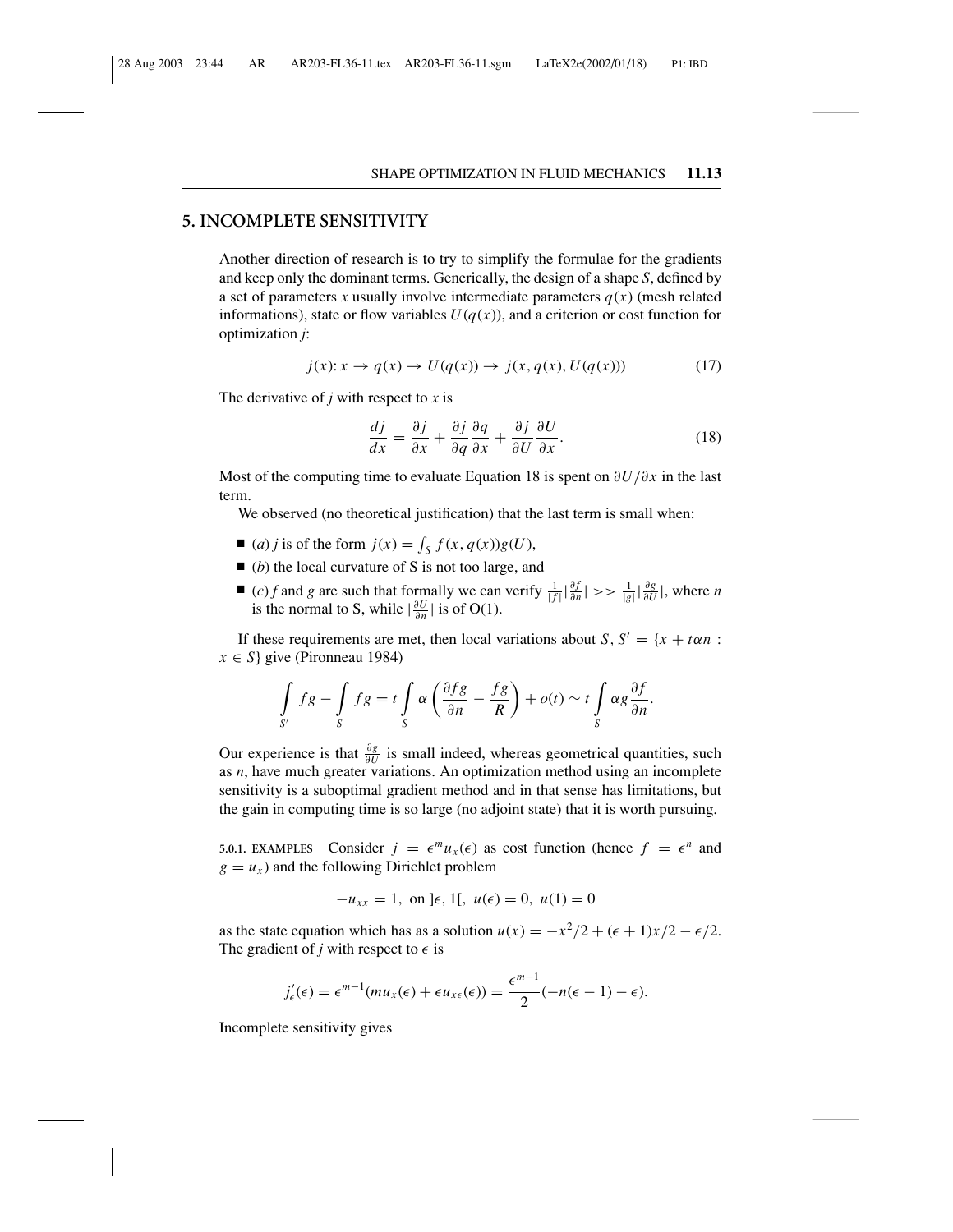#### 11.14 MOHAMMADI PIRONNEAU

$$
j'_{\epsilon} \approx m\epsilon^{m-1}u_{x}(\epsilon) = \frac{\epsilon^{m-1}}{2}(-n(\epsilon-1)),
$$

which is correct for large *m*. Note also that the sign of the gradient is always correct and this will be true with any state equations giving  $u_x(\epsilon) < 0$ .

The next example concerns a Poiseuille flow in a channel driven by a constant pressure gradient  $p_x$ . The walls are at  $y = \pm a$ . The flow velocity satisfies

$$
u_{yy} = \frac{p_x}{v}, \quad u(-a) = u(a) = 0.
$$
 (19)

The analytical solution is  $u(a, y) = \frac{p_x}{2v}(y^2 - a^2)$ . We are interested in the sensitivity of the flow rate when the channel thickness changes. The flow rate is given by  $j_1(a) = \int_{-a}^{a} u(a, y) dy$ , which is not in the domain of validity of incomplete sensitivity. Indeed, the gradient is

$$
\frac{dj_1}{da} = \int_{-a}^{a} \partial_a u(a, y) dy = \frac{-2a^2 p_x}{v},
$$

whereas incomplete sensitivity gives zero.

Now consider the cost function  $j_2(a) = a^m j_1(a)$ . Then

$$
\frac{dj_2}{da} = ma^{m-1}j_1(a) + a^m\frac{dj_1}{da} = -\frac{4ma^{m+2}p_x}{6\nu} - \frac{a^{m+2}p_x}{\nu}.
$$

The two contributions have the same sign and are of the same order, and for large values of *n* incomplete sensitivity is correct.

Another interesting example leading to a functional reformulation concerns shape optimization to improve blade efficiency involving the difference of pressure between inlet and outlet boundaries  $\Delta p$ . This is an important industrial problem; the blade efficiency is defined by  $j = \frac{q \Delta p}{\omega T_R}$  with *q* the flow rate,  $\omega$  the angular velocity, and  $T_R$  the torque. Hence, freezing  $q$ ,  $\Delta p$ , and  $\omega$  and reducing the torque improves the efficiency. But  $\Delta p$  is not in the validity domain of incomplete sensitivities (it is a function evaluated away from the unknown surface). From the momentum equation, after integrating by part, we have

$$
\int_{\Gamma} u(u.n) \, d\sigma + \int_{\Gamma} \tau n \, d\sigma = 0,
$$

where  $\tau$  is the Newtonian stress tensor and  $\Gamma$  the boundary of the domain. To simplify the presentation, suppose  $n_{\text{inlet/outlet}} = (\pm 1, 0, 0)$ , neglecting viscous terms on the in and outlet boundaries and using periodicity on the other external boundaries we have

$$
\int_{\Gamma_i} \left( p + \frac{u^2}{2} \right) - \int_{\Gamma_o} \left( p + \frac{u^2}{2} \right) = \int_{\Gamma_w} \left( -p + v \frac{\partial u}{\partial n} \right) = C_d.
$$

Therefore, if the inlet and outlet are far enough so that *u* is constant, from  $\nabla.u = 0$ we have  $\Delta p = C_d$ . We have linked the pressure variations away from the wall to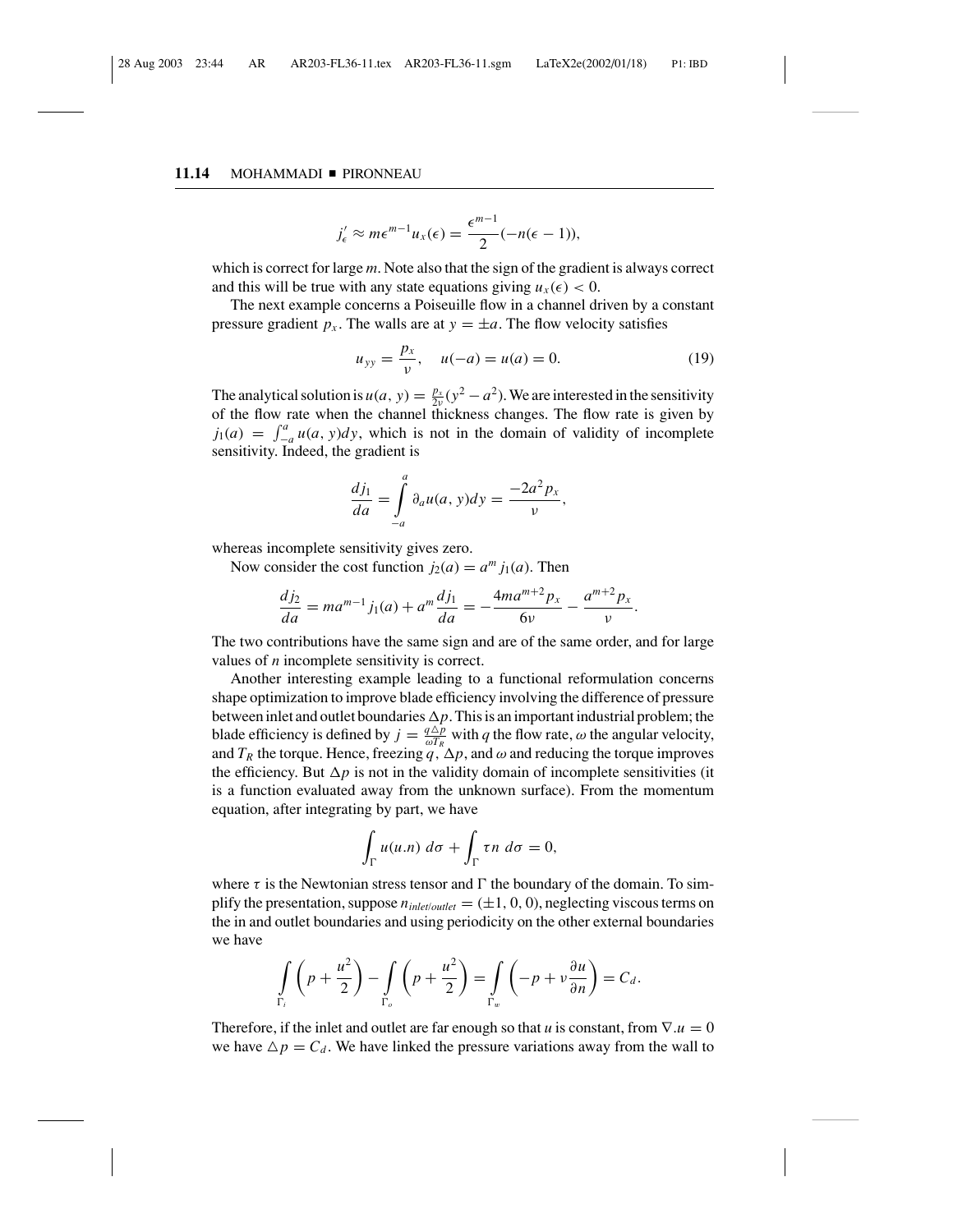the drag coefficient. In the general case, the analysis involves a combination of lift and drag coefficients (Mohammadi et al. 2001).

**5.0.2. REDUCED COMPLEXITY AND INCOMPLETE SENSITIVITIES** Note that in a computer implementation we can always try incomplete sensitivity, check that the cost function decreases, and if it does not we can add the missing term. A middle path is to use a reduced complexity formula that provides an inexpensive approximation of the missing term. Assume we have an approximation  $\tilde{U}(x) \sim U(x)$ . For example, if we are dealing with the Navier-Stokes equations, *U*˜ could come from the Newton formula for the pressure combined with the Euler equations. In the context of Equation 17 the following approximation can be used (see Equation 21)

$$
\frac{dj}{dx} \approx \frac{\partial j}{\partial x} + \frac{\partial j}{\partial q} \frac{\partial q}{\partial x} + \frac{\partial j}{\partial U} \frac{\partial \tilde{U}}{\partial x}.
$$
 (20)

 $\tilde{U}$  is an approximation of *U* used here only to simplify the computation of  $\partial \tilde{U}/\partial x$ . Note that the reduced model needs to be valid only at points where it is used.

A further improvement is obtained by writing in place of Equation 17

$$
x \to q(x) \to \tilde{U}(q(x)) \left( \frac{U(x)}{\tilde{U}(x)} \right).
$$
  
\n
$$
\frac{dj}{dx} \approx \frac{\partial j(U)}{\partial x} + \frac{\partial j(U)}{\partial q} \frac{\partial q}{\partial x} + \frac{\partial j(U)}{\partial U} \frac{\partial \tilde{U}}{\partial x} \frac{U(x)}{\tilde{U}(x)}.
$$
\n(21)

Fluid dynamics provides a wide range of reduced models: the Newton formula for the pressure, the Poiseuille flow approximation, boundary-layer models, wall functions for velocity, and temperature for laminar and turbulent flows, etc. Of course, these have to be used only in their respective validity domains.

In our numerical tests we obtained considerable speed up by using Equation 21 with the following wall law in place of the full turbulence model:

$$
\frac{\partial}{\partial y_w} \left( \frac{\partial}{\partial y} \left( (v + v_t) \frac{\partial u}{\partial y} \right) \right) = \frac{\partial}{\partial y} \left( \frac{\partial}{\partial y_w} \left( (v + v_t) \frac{\partial u}{\partial y} \right) \right) = \frac{-2u_\tau}{0.4(y - y_w)^3}, \quad (22)
$$

where *y* denotes the distance normal to the wall,  $y_w$  the shape location, *u* is the tangential velocity,  $v$  and  $v_t$  the kinematic flow and eddy viscosities. For simplicity we have considered a wall function of the form  $u = u_\tau f(y^+)$  with  $u_\tau^2 = v(\frac{\partial u}{\partial y})_w$ the local friction velocity,  $y^+ = \frac{(y - y_w)u_\tau}{v}$  and  $f(y^+) = \frac{ln(y^+)}{0.4} + 5$ .

# **6. LINK WITH CAD**

In industries, shapes are defined and stored in CAD systems (such as Catia) in databases, as a set of Bezier, or other patches with infinite details for screws and bolts irrelevant to a computer simulation of aerodynamics properties. Furthermore, CAD data are usually proprietary and cannot leave the physical area of the industry.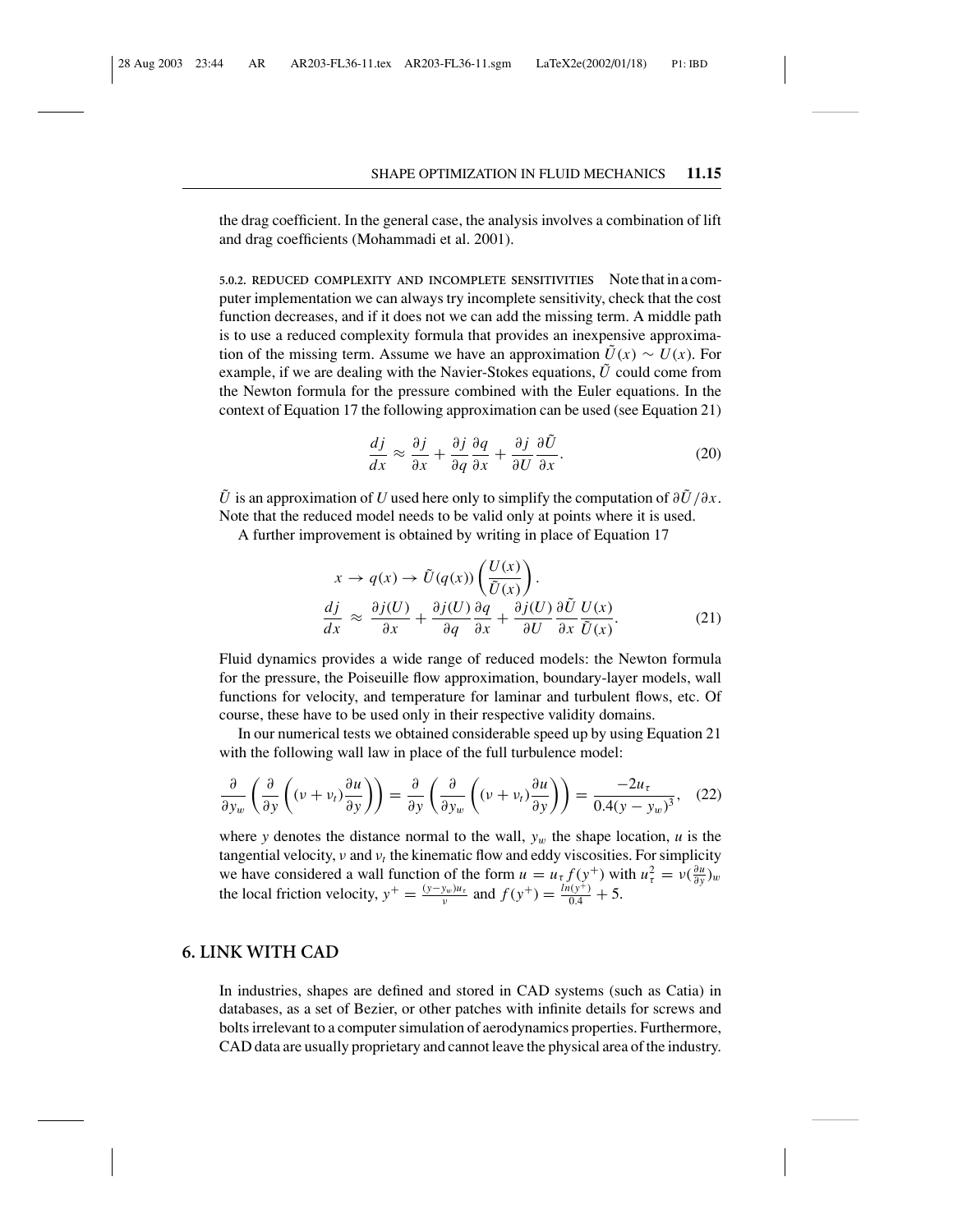### 11.16 MOHAMMADI PIRONNEAU

There is a large scientific literature on OSD with the design variables of the CAD systems. However, our experience is that the mesh generation modules of the CAD systems are usually not powerful enough for aerodynamics and certainly not for mesh adaptation at this time. For accurate results, it is essential to abstract the optimization from the CAD system so as to use advanced mesh generation and mesh adaptation tools (George 1991).

In our industrial cooperation, we ask the engineer for any surface mesh, even a bad one (but a conforming mesh, i.e., no holes or overlapping elements) to define the initial design. The strategy is then what we call a CAD-free optimization platform: it (*a*) generates any surface mesh from the CAD data, (*b*) applies a visual- $C<sup>1</sup>$  (Farin 1987, Gopalsamy et al. 1989) reconstruction with edge recognition to generate an appropriate surface mesh for CFD, (*c*) applies a 3D volumic automatic mesh generator from the surface mesh [we use the modules developed at INRIA (George 1991)], (*d*) performs the optimization with mesh refinement using the same module as in (*b*) couples with the PDE solver (Mohammadi et al. 2001), and (*e*) feeds the result back into the CAD system after optimization.

# **6.1. CAD-Free Shape Parameterization**

In this approach all the nodes of the surface mesh over the shape are control parameters. One particularit aspect of this parameterization comes from the fact that regularity requirements must be specified and handled by the user, unlike in a CAD-based parameter space.

From a practical point of view, this inconvenience is compensated for by the fact that a CAD-based parameter space might not be suitable for optimization. In fact, our experience shows that optimization in the CAD-free framework helps improve the CAD definition of the shape. The final shape has to be expressed through CAD in all cases. Concerning mesh dependency of the optimization, the same remark holds when using a CAD-based parameter space. It is obvious that the optimization might converge to different shapes in different CAD-based parameter spaces. Finally, new generations of CAD tools can fit CAD parameters into a surface mesh if one knows the initial correspondence between CAD parameters and surface mesh.

We discussed regularization mathematically in the first section; the practical importance of a smoothing step can also be understood by the following argument.

Suppose  $\Gamma$  is a surface in a domain  $\Omega \in \mathbb{R}^3$  and we want shape variations  $\delta x \in C^1(\Gamma)$ . From Sobolev inclusions, we know that in 2D  $H^{5/2}(\Gamma) \subset C^1(\Gamma)$ . In the context of shape optimization, applying to a  $C<sup>1</sup>$  shape a gradient method does not necessarily produce a new  $C^1(\Gamma)$  shape because the variation  $\delta x$  are in  $L^2(\Gamma)$ only (Mohammadi & Pironneau 2001) (see Figure 5) and therefore we need to project  $\delta x$  into  $H^{5/2}(\Gamma)$ , for instance.

A projection on  $H^{2m}(\Gamma)$  can be achieved by solving a PDE of order 2m on  $\Gamma$ , such as (in 2D)  $\tilde{\delta}^m = \delta \tilde{x}$ . Analysis suggests using a fourth-order operator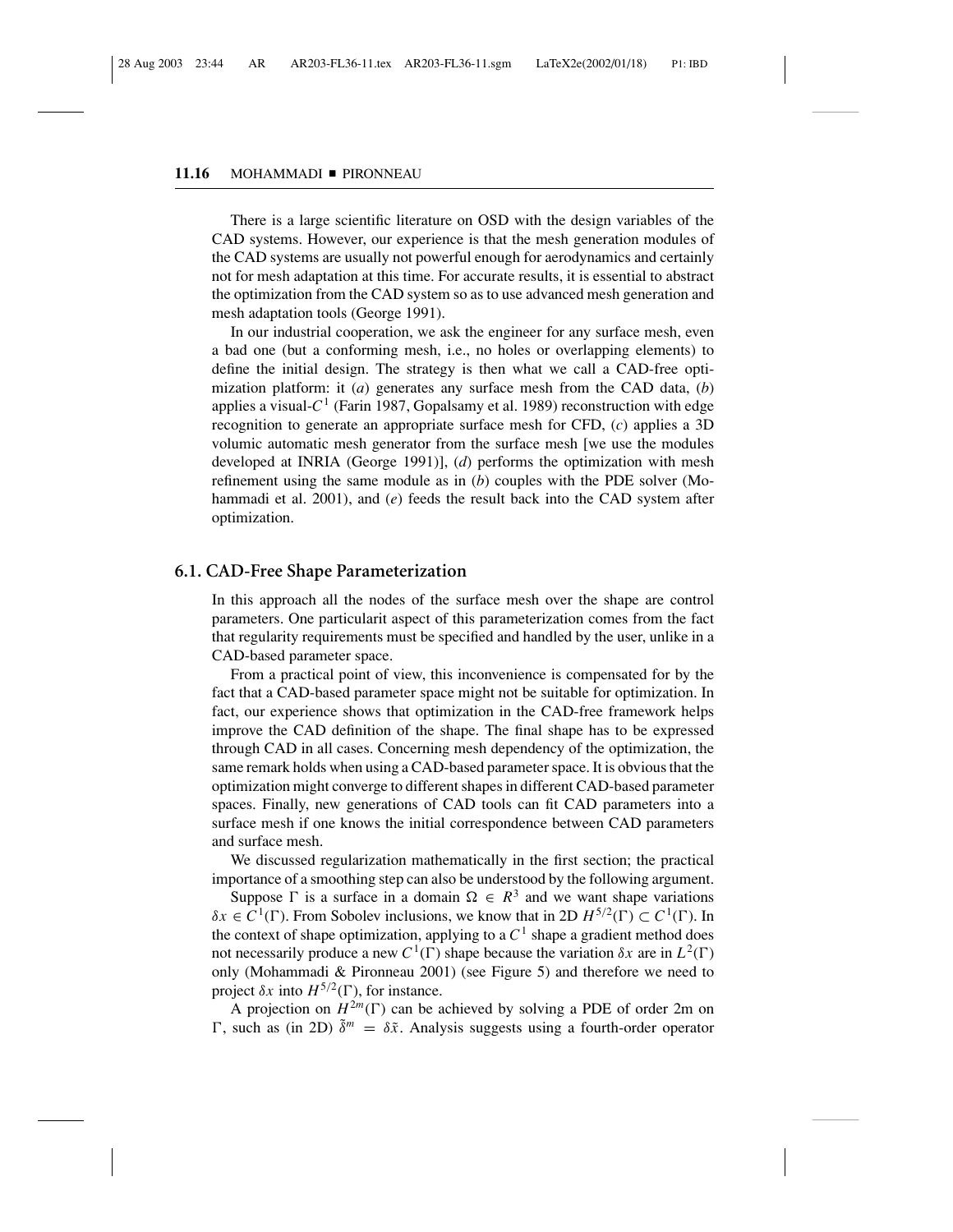

**Figure 5** Sketch of a CAD-free deformation without and with the regularization operator. The initial deformation is only  $C^0(\Gamma)$  and to have a  $C^1(\Gamma)$  variation, one needs to project it, for instance, into  $H^{5/2}(\Gamma)$  if  $\Gamma$  is a surface in  $\mathbb{R}^3$ .

(Mohammadi & Pironneau 2001). Numerically, a second-order elliptic system with a discontinuity capturing operator for the definition of the viscosity gives satisfactory results. Furthermore, it is a good idea to use an operator that leaves unchanged regions where the deformation is already smooth enough.

# **6.2. Regularity and the Iterative Algorithms**

Here we would like to point out some loss of regularity issues appearing at this occasion and some available cures.

Here is a simple example to illustrate the loss of regularity in the construction of minimizing sequences in infinite dimension. The loss of regularity is related to the fact that the gradient of the functional has necessarily less regularity than the parameter.

Suppose that the functional  $J(x)$  is a quadratic function of a parameter  $x J(x) =$  $|Ax - b|^2$  with  $x \in H_0^1(\Omega)$ ,  $b \in L^2(\Omega)$  and  $A : H_0^1(\Omega) \to H^{-1}(\Omega)$ ,  $\Omega \subset \mathbb{R}^n$ .

The gradient grad<sub>*x*</sub></sub> $J = 2A^T(Ax - b) \in H^{-1}(\Omega)$  has less regularity than *x*; therefore, an iterative scheme like the method of descent with step size  $\rho$ ,  $x^{m+1} - x^m = -\rho \text{grad}_x J = -2\rho A^T (Ax - b)$  deteriorates the regularity of *x*. We need to project or smooth the variation into  $H^1(\Omega)$ . This situation is similar to what happens with the CAD-free parameterization where a surface is represented by an infinite number of independent points.

Suppose the parameter belongs to a finite dimensional parameter space, for instance with a polynomial definition of a surface. When considering the coefficient of the polynomial as parameter, changes in the polynomial coefficients do not change the regularity because the new parameter will always belong to the same polynomial space. If the surface is parameterized by two (or several) polynomials, it is necessary to add regularity conditions for the junctions between the polynomials. We then recover the link introduced by the smoothing operator between parameter coefficients. This is similar to what happens with a CAD-based parameterization when the number of CAD parameters grows.

The smoothing can also be seen as a modification of the scalar product  $(., .)_0$ natural to Calculus of Variation [i.e., the scalar product of  $L^2$  by a more elaborate one, such as  $(\nabla \cdot, \nabla \cdot)_0$ . It has a preconditioning effect in that it dissipates localized high frequencies. From this standpoint, at the discrete level, smoothing replaces a descent algorithm such as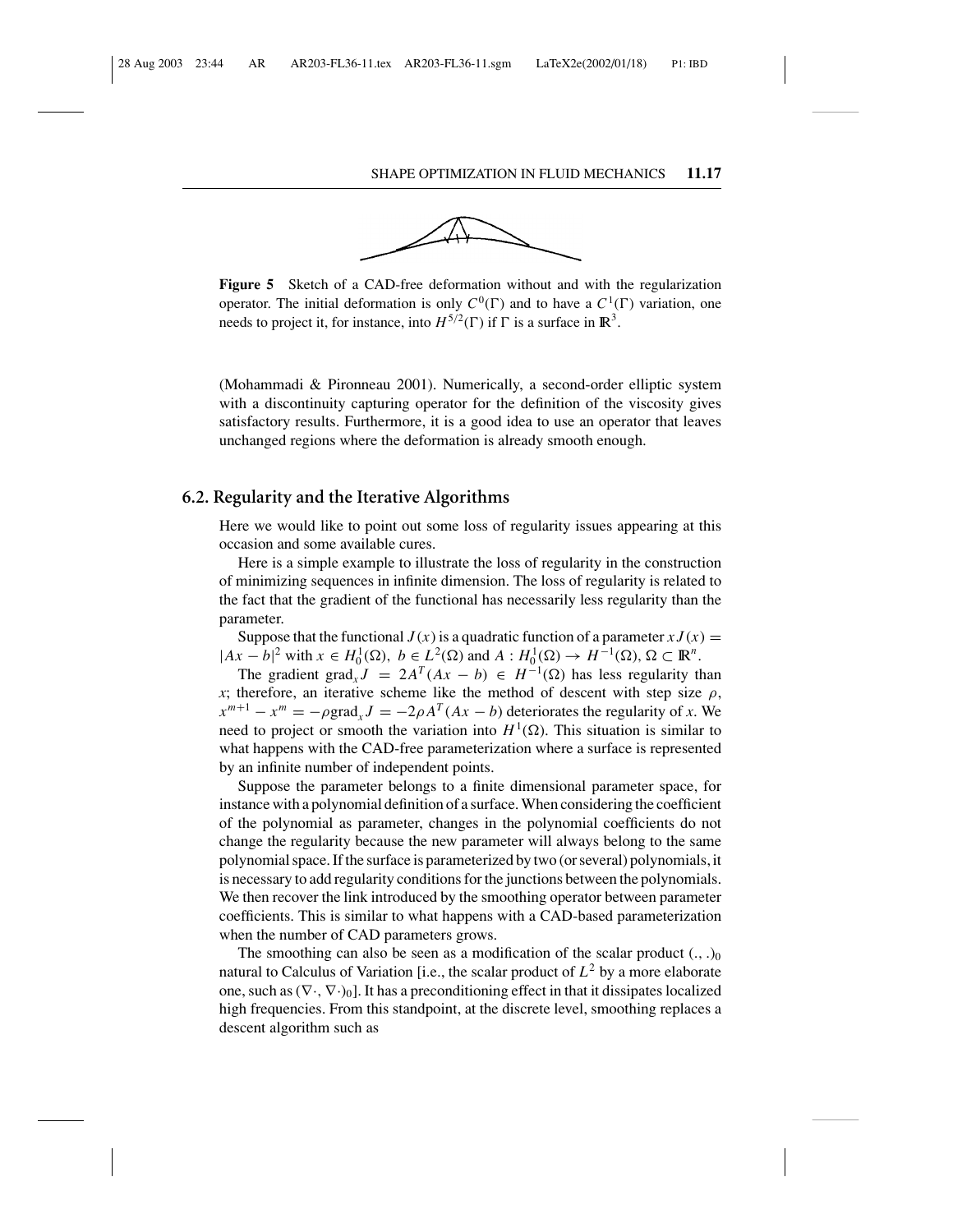### 11.18 MOHAMMADI PIRONNEAU

$$
j^{n+1} = j^n - \rho(\text{grad}_x j^n, \text{grad}_x j^n)_0
$$

by

$$
j^{n+1} = j^n - \rho(\text{grad}_x j^n, \text{grad}_x j^n)_M,
$$

where *M* is a positive definite preconditioning matrix.

**6.2.1. SHAPE REGULARITY AND PENALIZATION** Another way to treat the problem reported above is to consider a regularized criterion. With the notation of Section 3 (dots denote the derivatives in the tangential direction)

$$
j_{\mu} = j + \frac{\mu}{2} \int_{S} \dot{\alpha}^{2},
$$
  

$$
j_{\mu}(S(t)) = j_{\mu}(S) + t \int_{S} \alpha \left( \partial_{n} u \cdot \partial_{n} \left( v + \frac{u}{2} \right) - t \mu \ddot{\alpha} \right) + o(t|\alpha|). \tag{23}
$$

Although it is a second-order term,  $\alpha \ddot{\alpha}$  is kept to prevent numerical oscillations. One starts with a smooth shape, moves it in its normal direction by

$$
\alpha = t \left( \partial_n u \cdot \partial_n \left( v + \frac{u}{2} \right) - t \mu \ddot{\alpha} \right)
$$

and iterates. This gradient method will decrease  $j_{\mu}$  at each step, and the smoothness of *S* is preserved by the last term. A similar and mathematically more correct result is obtained by applying the gradient method on *j* in a different metric by using the scalar product of the Sobolev space  $H^1(S)$  for  $\alpha$ , i.e., find  $\beta$  such that

$$
j(S(t)) = j(S) + t \int_{S} \dot{\beta} \dot{\alpha} + o(t ||\alpha||).
$$

β is found by solving on *S*

$$
-\ddot{\beta}=\partial_n u\cdot\partial_n\left(v+\frac{u}{2}\right).
$$

Then *S* is moved proportionally to  $\beta$  in its normal direction and *j* decreases.

Again, this differential equation on *S* acts as a smoother, an old idea for such moving boundary problems where numerical oscillations develop if nothing is there to kill them; but here we have a mathematical justification in that *S* is moved by a quantity that has the same smoothness because  $\beta \in H^1(S)$ , at least. If more smoothness is required, the second derivative can be replaced by a 2m-th derivative. There are also ways to replace the differential equation on the surface *S* by a system of partial differential equations in  $\Omega$ , which are much easier to implement (see Lemarchand et al. 2002).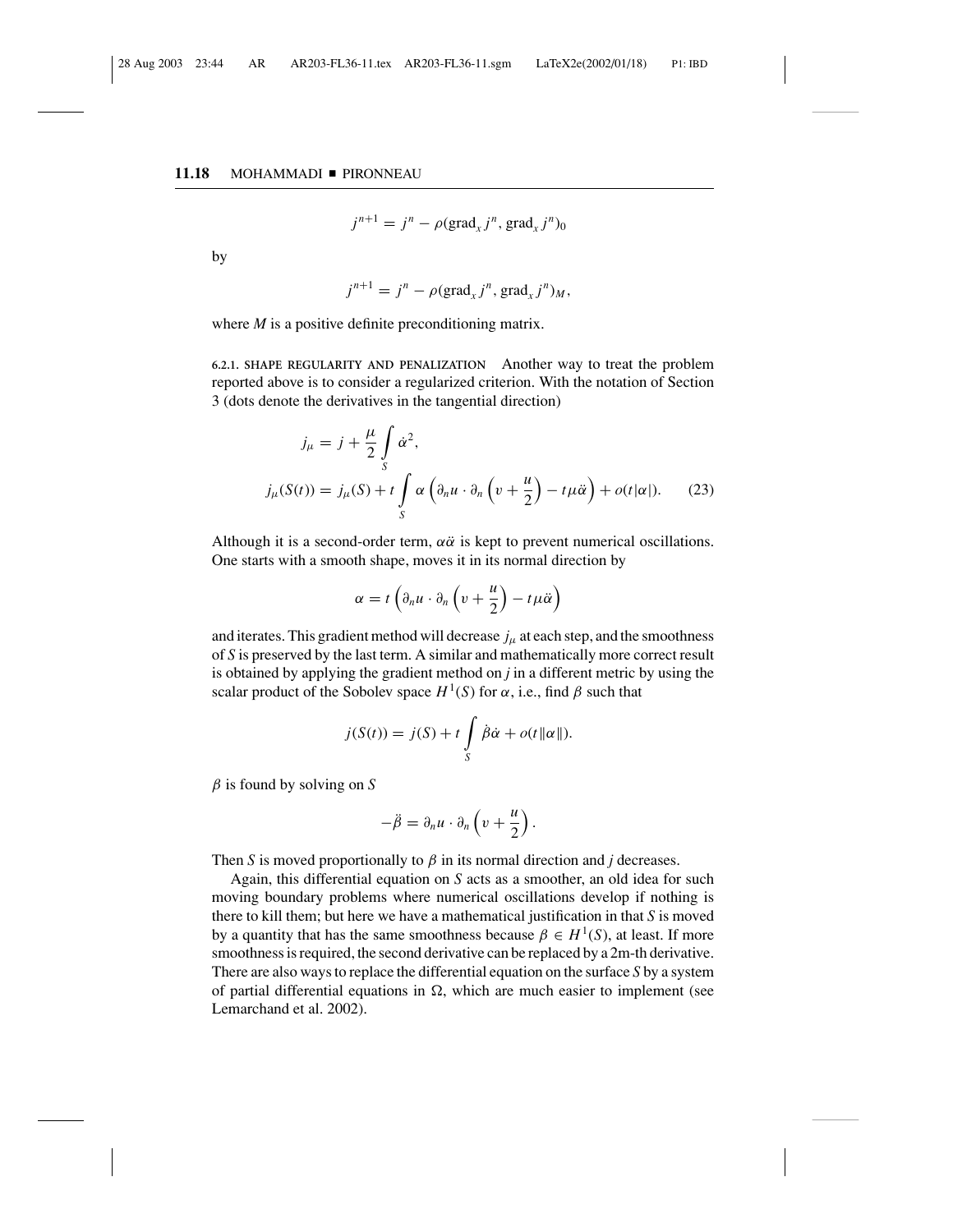# **7. AN EXAMPLE OF MULTICRITERIA SHAPE OPTIMIZATION**

We present a shape optimization problem under acoustic, aerodynamic, and geometric constraints using some of the ingredients presented above. The acoustic concerns the sonic boom of an airplane (Whitham 1952). In shape design for transonic aircraft in cruise conditions, multicriteria aspects mainly concern the aerodynamic and elastic characteristics of the aircraft. For instance, the aim can be to reduce the drag at given lift and with given maximum by-section thickness, which would ensure structural realizability. Shape optimization for civil supersonic transport includes another important objective: the control of the sonic boom. This makes the problem harder than in the transonic case, as drag and sonic boom reductions are naturally incompatible (in supersonic regime low-drag geometries are sharp and have a high boom level because shocks are attached then).

In principle, supersonic civil transport in cruise condition only involves Nwaves. The N-wave is generated by steady flight conditions and its pressure wave is shaped like the letter "N." N-waves have a front shock with a positive peak overpressure, which is followed by a linear decrease in pressure until the rear shock returns to ambient pressure.

The flow in regions close to the aircraft, or the near field, is evaluated using the Euler system for gas dynamics in conservation form. The solution method is based on a finite volume Galerkin method (Mohammadi 1994). The variables at the lower boundary of this computational domain are then used to define waveform parameters, which are propagated to the ground using the waveform parameter method (Thomas 1972) (see Figure 6).

# **7.1. Cost Function Definition**

Consider the problem of drag  $C_d$  minimization with constraints on the lift  $C_l$ , volume *V*, maximum by-section thickness *d* defined for each node and smooth pressure gradient on the ground to minimize the sonic boom. In our approach the mesh is unstructured and the surface mesh is made of triangles. In the by-section definition of the shape from its CAD-free definition, the number of sections is arbitrary and depends on the complexity of the geometry. The sections are obtained as intersections of vertical planes with the shape. The maximum airfoil thickness *d* of each section is evaluated. Each node in the surface mesh is associated with two sections and linear interpolation is used to define the maximum thickness associated to this node. The cost function is given by

$$
j(x) = C_d + (C_l^0 - C_l)_+ + (V^0 - V)_+
$$
  
+ 
$$
\int_S (d - d_0)^2 d\gamma + \int_{\text{ground}} (\nabla p_g U_\infty)^2 d\gamma.
$$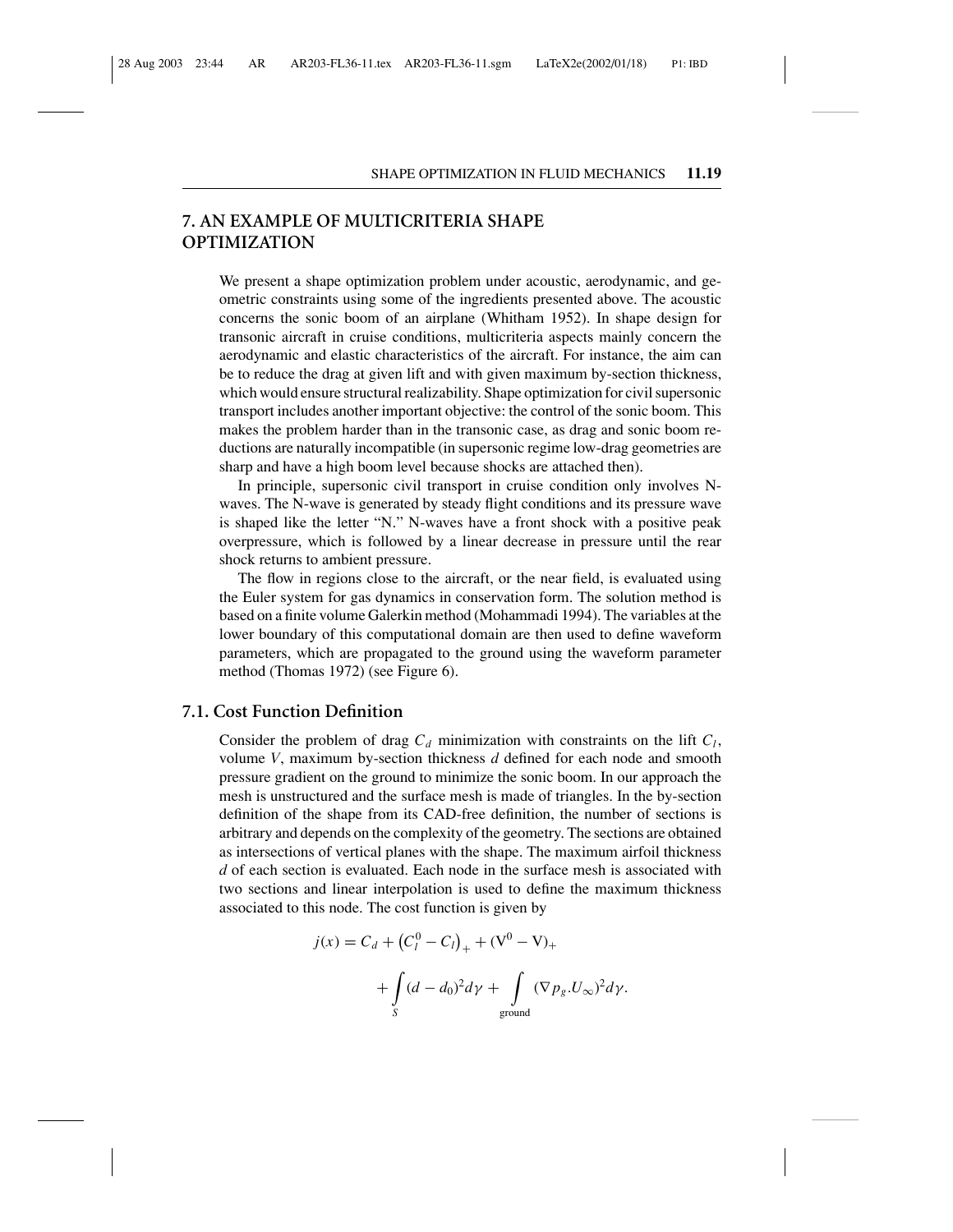#### 11.20 MOHAMMADI PIRONNEAU



**Figure 6** Shock wave pattern and illustration of the near field computational domain and the initialization of the wave propagation method with the near-field predictions.

Superscript 0 denotes initial shape values.  $(.)_{+} = \max_{r}(0, .)$ , where  $\max_{r}$  is a regularized max.  $U_{\infty}$  is the projection of the flight direction on the ground. The cost function prevents the volume and lift coefficient from decreasing.

In addition to the given lift constraint expressed in the cost function by penalty, we use the inflow incidence to enforce the given lift constraint. We know that in cruise condition (far from stall), the lift is linear with respect to the angle of incidence. During optimization the incidence is given by  $(\theta^{n+1} = \theta^n - 0.5(C_l^n C_l^0$ ,  $\theta^0 = 0$ , where *n* is the optimization iteration.

However, a cost function involving pointwise values away from the shape is not suitable for incomplete sensitivity evaluation. As the boom is defined on the ground and not on the shape we propose reformulating the functional linking the pressure signature on the ground to wall-based quantities.

Bow shocks introduce less pressure jump than attached shocks. Bow shocks are usually associated with smooth geometries. Sharp leading edges lead to attached shocks leading to high boom levels. On the other hand, shape optimization based on drag reduction in supersonic regime leads to sharp leading edges. Therefore, it is important to keep the leading edges of the aircraft smooth while doing drag reduction. The requirements are as follows: (*a*) Specify that the wall has to remain smooth near leading edges, and (*b*) ask for the local drag force  $C_d^{loc}$  due to leading edges to remain unchanged or to increase while the drag decreases.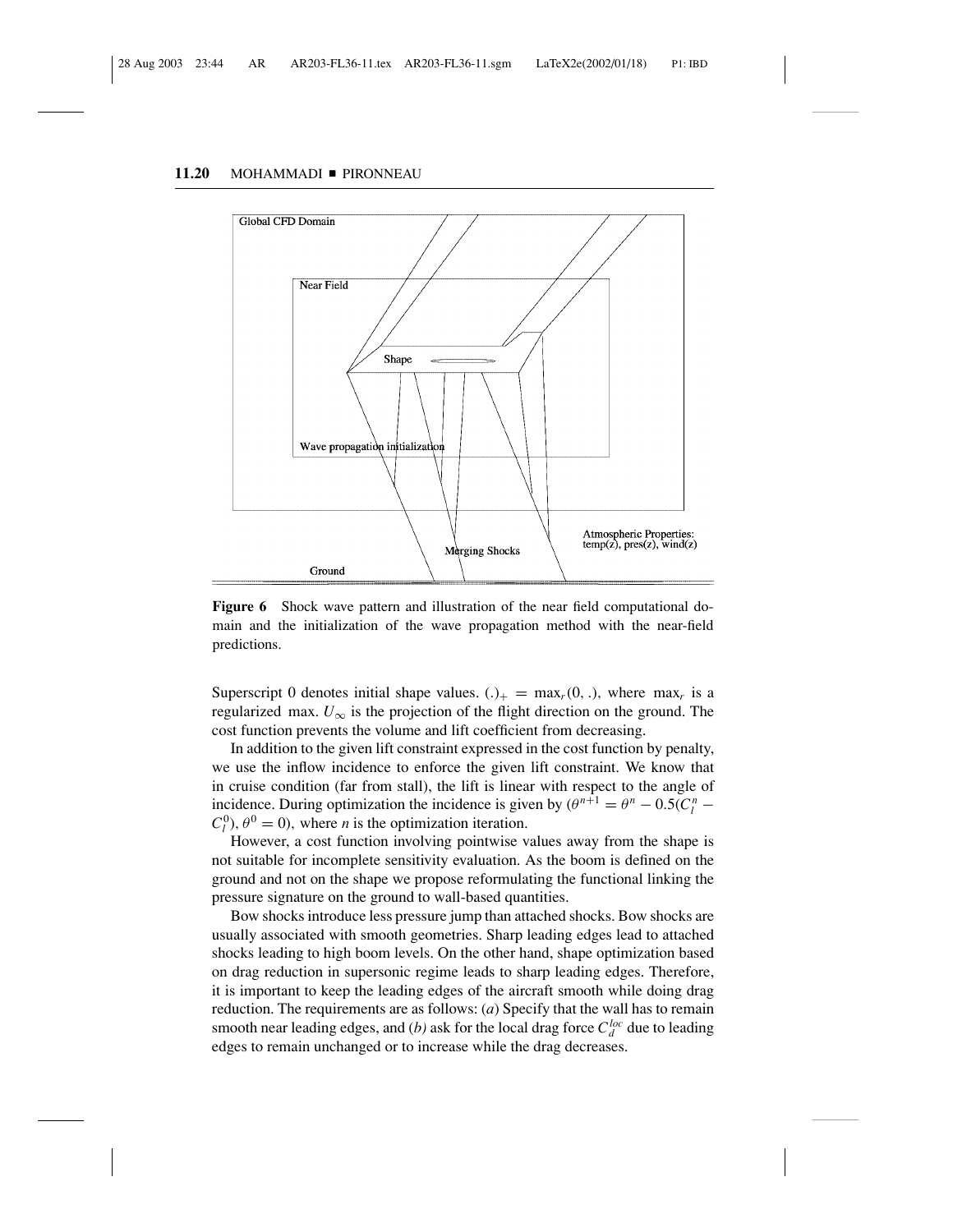

**Figure 7** Cross-section of the near-field pressure variations ( $\frac{p-p_{\infty}}{p_{\infty}}$ ) in the symmetry plane (*left*) and the corresponding ground pressure signatures (*right*) for the initial (*dashed curves*) and optimized (*continuous curves*) shapes. We observe a nontrivial impact of the modification of the near-field pressure distribution on the ground pressure: despite a rise in the initial shock intensity the boom is lower.

The cost function is

$$
j(x) = C_d + (C_l^0 - C_l)_+ + (V^0 - V)_+
$$
  
+ 
$$
\int_S (d - d_0)^2 d\gamma + ((C_d^{loc})^0 - C_d^{loc})_+,
$$

where  $C_d^{loc}$  is the drag force coming from regions where  $\vec{n} \cdot \vec{u}_{\infty} < 0$  ( $\vec{n}$  being the local outward normal to the shape).

We consider a supersonic business jet geometry provided by Dassault Aviation company. The cruise speed is Mach 1.8 at no incidence and the flight altitude 55,000 feet. The results show the performance of the optimization method including the validity of the incomplete sensitivity approach and the reformulation of the functional we use for this configuration. After optimization, the drag has been reduced by 20%, the lift increased by 10%,  $C_d^{loc}$  is kept unchanged, and the geometric constraint is satisfied. More details on this simulation are available in (Mohammadi 2002). These results are compatible with those obtained in (Alonso et al. 2002) using a full adjoint approach (see Figures 7 and 8).

# **8. CONCLUSIONS AND PERSPECTIVES**

OSD is still a difficult and computer-intensive task, especially in three dimensions. Even if the problem is well posed and the sensitivity is computed correctly (or approximately but intentionally), success is not guaranteed. Creeping convergence, local minima, and unphysical solutions can get in the way. Whenever possible, second-order optimization methods (Newton or quasi-Newton for instance) should be used because the problems are stiff. One should give great attention to the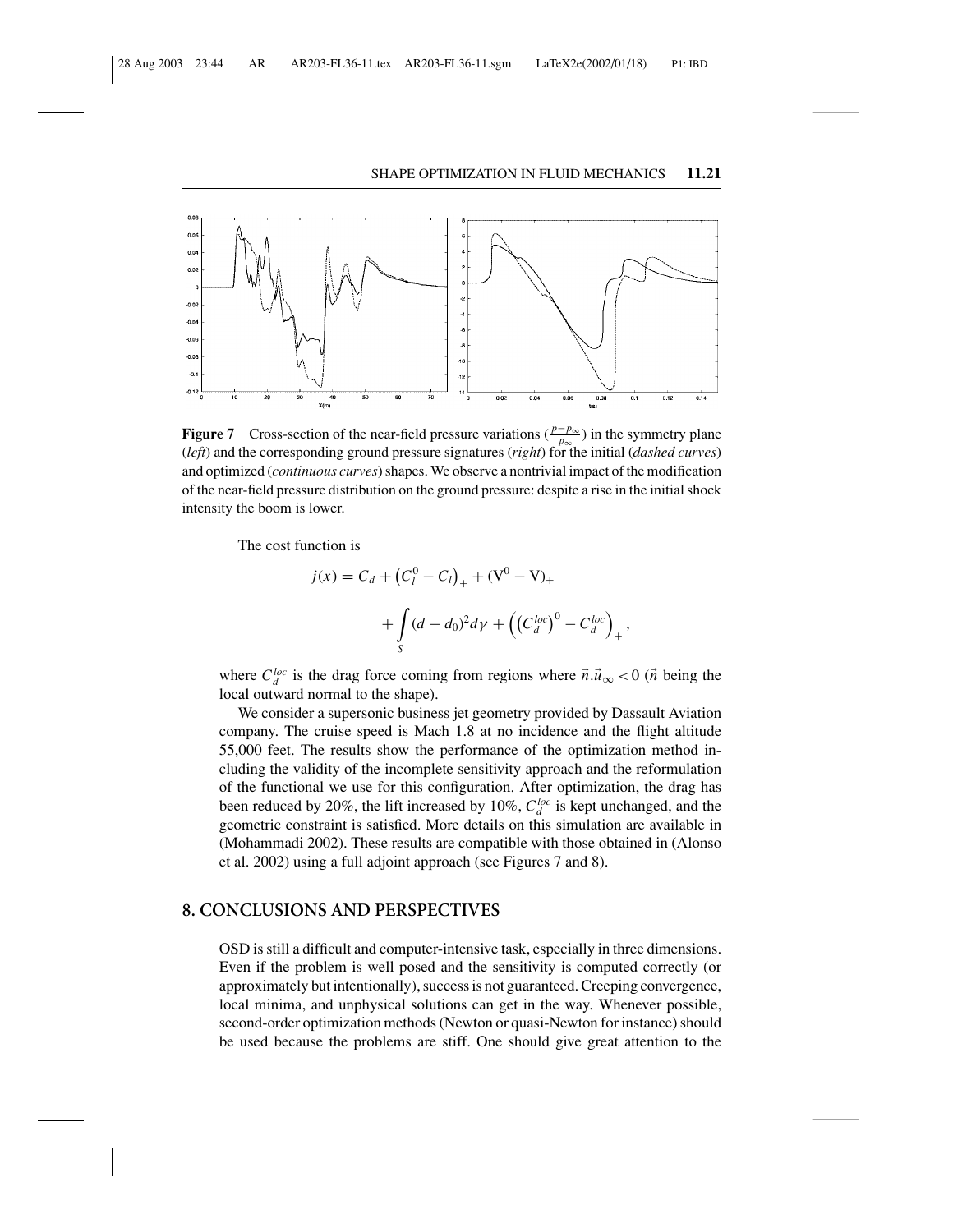#### 11.22 MOHAMMADI PIRONNEAU



**Figure 8** Iso-contours of normal deformation with respect to the original shape. Once this is known in the CAD-free parameterization, it is easy to express it in the original CAD parameters.

computing complexity and preferably use suboptimal approaches (for instance, with incomplete gradients) to avoid computing an adjoint state. In that sense, the industrial demand for cheap suboptimal methods (Anagnostou et al. 1992, Hirsh et al. 2001) is important.

There are still many unsolved problems; shock sensitivity and shape optimization for unsteady and turbulent flows are two examples. For unsteady flows, the shape could also be unsteady, given then a variant of what is known as active control. Hence, incomplete sensitivity has been successful for unsteady flow control by feedback (Mohammadi et al. 2001) applied for instance to drag reduction for a cylinder and to buffeting control by injection/suction for a transonic turbulent flow around an airfoil. Time dependent flows and optimized stationary shapes can be dealt with as in the sonic boom problem but with some time averaged incomplete gradient to define the shape deformation.

A simple time averaging has failed in an aerodynamic noise reduction problem (Marsden et al. 2001). The difference between the shape optimization case for unsteady flows and the control problems by feedback is that the control being active in time, its effect is seen by the incomplete sensitivity in time. In our opinion, for these unsteady problems, involving large eddy simulation, a full adjoint approach is out of reach and nongradient-based methods are only possible with a few design parameters (Marsden et al. 2002)]. There is therefore a clear need for low-complexity shape optimization approaches in this case.

Needs also exist in global optimization methods especially for multicriteria optimizations for which response surfaces or neural networks, genetic algorithms (Periaux et al. 1998, Hamda et al. 2000), and recursive optimization (Mohammadi et al. 2002) could be very useful. Often the flow solver is available in binary format only (such would be the case when using a commerical software) and differentiable optimization is then inefficient. However, genetic algorithms are slow and the future lies probably in the coupling of both classes of methods.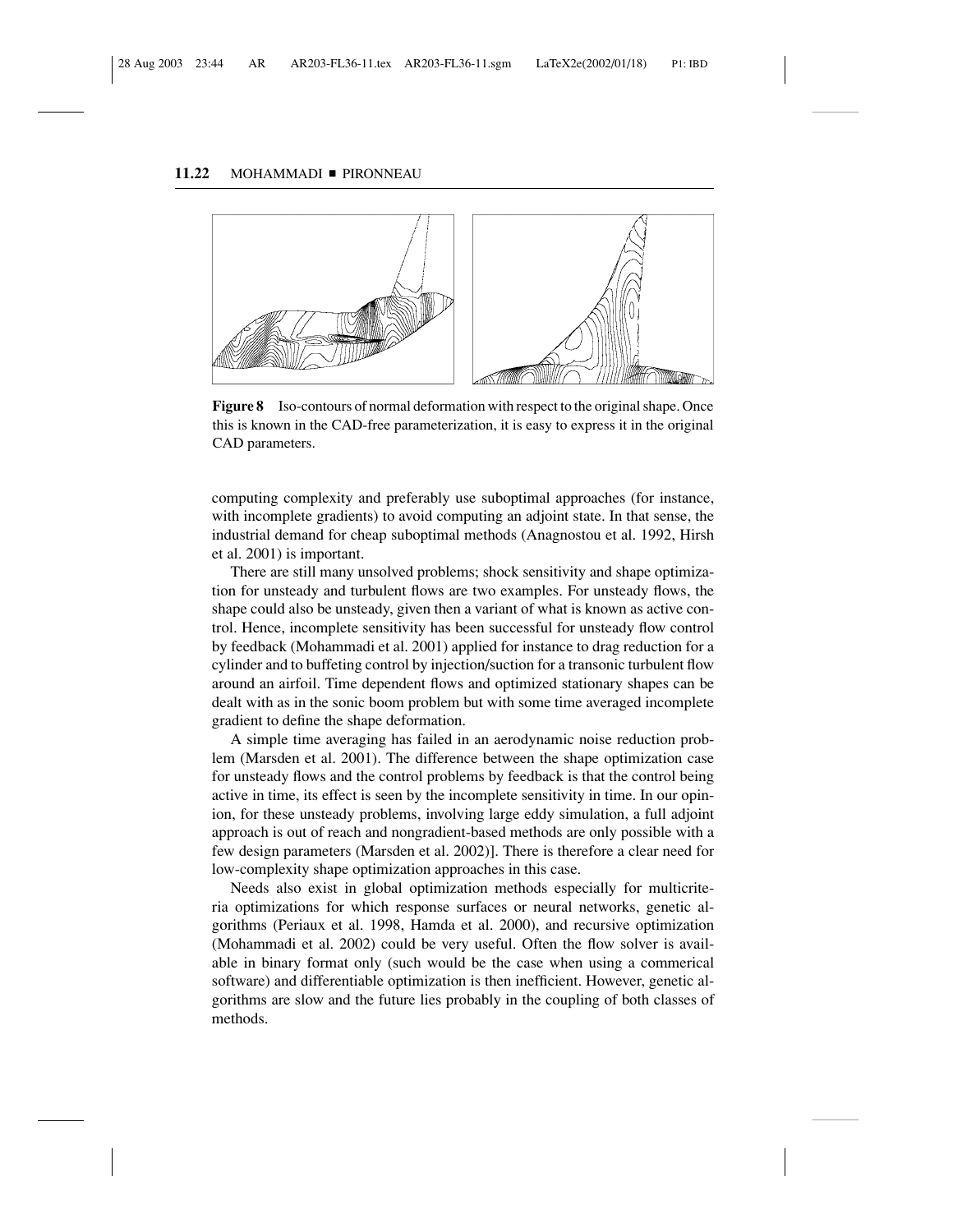#### **ACKNOWLEDGEMENTS**

The optimization of the SSBJ has been supported by the French Committee for Scientific Orientation for Supersonic Transport and the Center for Turbulence Research at Stanford University.

**The** *Annual Review of Fluid Mechanics* **is online at http://fluid.annualreviews.org**

### **LITERATURE CITED**

- Allaire G, Jouve F, Toader AM. 2002. A levelset method for shape optimization. *C. R. Acad. Sci. Paris* 334:1125–30
- Alonso JJ, Kroo IM, Jameson A. 2002. Advanced algoritms for design and optimization of QSP. AIAA Pap. 2002-0144. Reno, NV
- Anagnostou G, Ronquist E, Patera A. 1992. A computational procedure for part design. *Comp. Methods Appl. Mech. Eng.* 20:257–70
- Arian E, Ta'asan S. 1995. Shape optimization in one-shot. In *Optimal Design and Control*, ed. J Boggaard, J Burkardt, M Gunzburger, J Peterson, pp. 273–94. Boston: Birkhauser
- Bardos C, Pironneau O. 2002. A formalism for the differentiation of conservation laws. *C. R. Acad. Sci., Paris, Ser. I.* 335(10):839–45
- Baron F, O Pironneau 1993. Multidisciplinary optimal design of a wing prole, in *Structural optimization 93*, The World Congress on Optimal Design of Structural Systems, ed. J Herskovits, Vol. 2, pp. 61–68, Rio de Janeiro, Brazil: UFRJ Press
- Becache E, Chaigne A, Derveaux G, Joly P. 2001. Numerical simulation of a guitar. *Proc. Eur. Conf. Comput. Mech.* Krakow, Poland. In press
- Beux F, Dervieux A. 1993. A Hierarchical Approach for Shape Optimization, Inria Rapports de Recherche 1868.
- Bischof C, Carle A, Corliss G, Griewank A, Hovland P. 1992. ADIFOR: Generating derivative codes from Fortran programs. *Sci. Progr.* 1(1):11–29
- Borwall J, Petersson B. 2002. Topological optimization of fluids in stokes flow. *Int. J. Numer. Methods Fluids* 42(9):224–65
- Cea J. 1980. Numerical methods of shape optimal design. In *Optimization of Distributed*

*Parameter Structures*, ed. EJ Haug, J Cea. Sijthoff & Noordholl Alphen dall den Rijn, Netherlands

- Chenais D. 1987. Shape optimization in shell theory. *Eng. Optim.* 11:289–303
- Delfour M, Zolezio JP. 2001. *Shapes and Geometries: Analysis, Differential Calculus and Optimization*. Advances in Design and Control 4. SIAM, Philadelphia
- Elliott J, Peraire J. 1996. Aerodynamic design using unstructured meshes. *AIAA* 96:1941
- Farin G. 1987. *Curves and Surfaces for Computer Aided Geometric Design*. 2001. 5th ed. Boston: Academic Press
- Faure C. 1996. Splitting of algebraic expressions for automatic differentiation. Proc. 2nd SIAM Workshop Comput. Differ. Santa Fe, NM
- Garreau S, Guillaume P, Masmoudi M. 2001. The topological asymptotic for PDE systems: the elasticity case. *SIAM J. Control Optim.* 39(6):1756–78
- George PL. 1991. *Automatic Mesh Generation. Applications to Finite Element Method*. New York: Wiley
- Gilbert JC, Le Vey G, Masse J. 1991. La différentiation automatique de fonctions représentées par des programmes. INRIA Rapport de Recherche 1557.
- Giles MA, Pierce NA. 2001. Analytic adjoint solutions for the quasi-one-dimensional euler equations. *J. Fluid Mech.* 426:327–45
- Giunta A. 1997. Aircraft multidisciplinary design optimization using design of experiements theory and response surface modeling. M.A.D. center rep. 97-05-01. Virginia Tech.
- Godlewski E, Olazabal M, Raviart PA. 1998.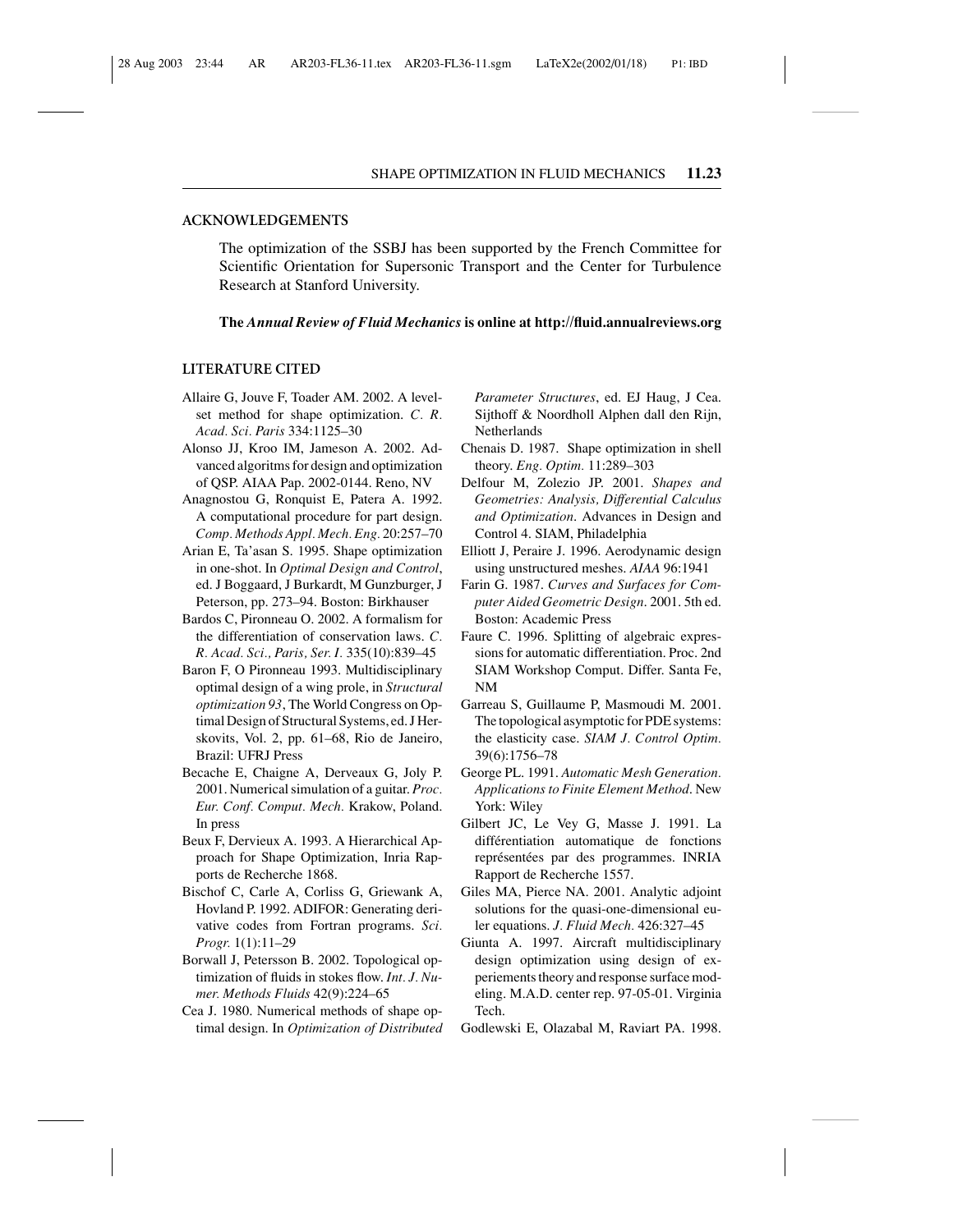### 11.24 MOHAMMADI PIRONNEAU

On the linearization of hyperbolic systems of conservation laws. Application to stability. In *Equations aux Dérivées Partielles et Applications*, ed. D Cioranescu, JL Lions, pp. 549–70. Gauthier-Villars, Paris: Elsevier

- Gopalsamy S, Pironneau O. 1989. Interpolation  $C<sup>1</sup>$  de resultats  $C<sup>0</sup>$ . Rapport de Recherche INRIA 1000
- Griewank A. 2000. *Evaluating Derivatives, Principles and Techniques of Algorithmic Differentiation*. Number 19 in Frontiers in Appl. Math. SIAM, Philadelphia
- Hamda H, Schoenauer M. 2000. Adaptive Techniques for Evolutionary Topological Optimum Design. In *Evolutionary Design and Manufacture*, ed. IC Parmee, pp. 250–65. Springer-Verlag
- Hamalainen J, Malkamaki T, Toivanen J. 1999. Genetic algorithms in shape optimization of a paper machine headbox, in *Evolutionary Algorithms in Engineering and Computer Science*, ed. K Miettinen, M Makela, P Neittaanmaki, J Periaux, pp. 435–43. Wiley
- Haslinger J, Makinen R. 2003. *Introduction to Shape Optimization*. SIAM Ser. Adv. Des. Control, Vol. 7
- Hirsch C, Shun K. 2001. Numerical investigation of the 3D flow around NREL untwisted wind turbine blades. *Proc. 4th Conf. Turbomach.* Florence, Italy. In press
- Jameson A. 1988. Aerodynamics design via control theory. *J. Sci. Comp.* 3:233–60
- Jameson A. 2003. Aerodynamic Design and Optimization, Antony Jameson, 16th AIAA Comput. Fluid Dynamics Conf., *AIAA Pap.* A-2003-3438, Orlando, FL, June 23–26
- Jameson A, Martinelli L, Pierce NA. 1998. Optimum aerodynamic design using the Navier-Stokes equations. *Theoret. Comp. Fluid Dynamics* 10:213–37
- Kim SK, Alonso J, Jameson A. 1999. A Gradient Accuracy Study for the Adjoint-Based Navier-Stokes Design Method, 37th AIAA Aerospace Sciences Mtg. & Exhibit, AIAA Pap. 99-0299, Reno, NV, January
- Lemarchand G, Pironneau O, Polak E. 2002. Incomplete gradients. *Proc. Domain Decompos. Methods Sci. Eng.* Lyon, France. In press
- Lions JL. 1968. Contrôle Optimal de systèmes *gouvernes par des ´ equations aux d ´ eriv ´ ees ´ partielles*. Dunod-Gauthier Villars
- Lohner R. 2001. *Applied Computational Fluid Dynamics Techniques: An Introduction Based on Finite Element Methods*. Chichester: Wiley 376 pp.
- Lorenz E. 1963. Deterministic nonperiodic flow. *J. Atmos. Sci.* 20:130–41
- Makinen R, Periaux J, Toivanen J. 1999. Multidisciplinary shape optimization in aerodynamics and electromagnetics using genetic algorithms. *Int. J. Numer. Methods Fluids* 30:149–59
- Marrocco A, Pironneau O. 1978. Optimum design of a magnet with lagrangian finite elements. *Comp. Methods Appl. Mech. Eng.* 15(3):512–45
- Marsden AL, Wang M, Mohammadi B, Moin P. 2001. Shape optimization for aerodynamic noise control. Annu. Res. Briefs, Cent. Turb. Res., pp. 241–47. NASA Ames/Stanford Univ.
- Marsden AL, Wang M, Koumoutsakos P, Moin P. 2002. Optimal aeroacoustic shape design using approximation modeling. *Cent. Turb. Res. Briefs* 201:213
- Mohammadi B. 1994. CFD with NSC2KE: user-guide. *Note Technique INRIA 164*
- Mohammadi B. 2002. Optimization of aerodynamic and acoustic performances of supersonic civil transports. Proc. CTR Summer Program 2002, Stanford, CA. In press
- Mohammadi B, Pironneau O. 2001. *Applied Shape Optimization for Fluids*. Oxford: Oxford Univ. Press
- Mohammadi B, Saiac JH. 2002. *Pratique de la Simulation Numerique ´* . Dunod Publisher, Paris
- Mohammadi B, Santiago JG. 2001. Simulation and design of extraction and separation fluidic devices. *Esaim M2AN* 35(3):513–23
- Choi H, Moin P, Kim J. 1992. Turbulent drag reduction: studies of feedback control and flow over riblets. *CTR Rep.* TF-55. Stanford, CA
- Murat F, Simon J. 1976. *Etude de problemes ´ d'optimum design*. *Lect. Notes Comput. Sci.* 41:54–62